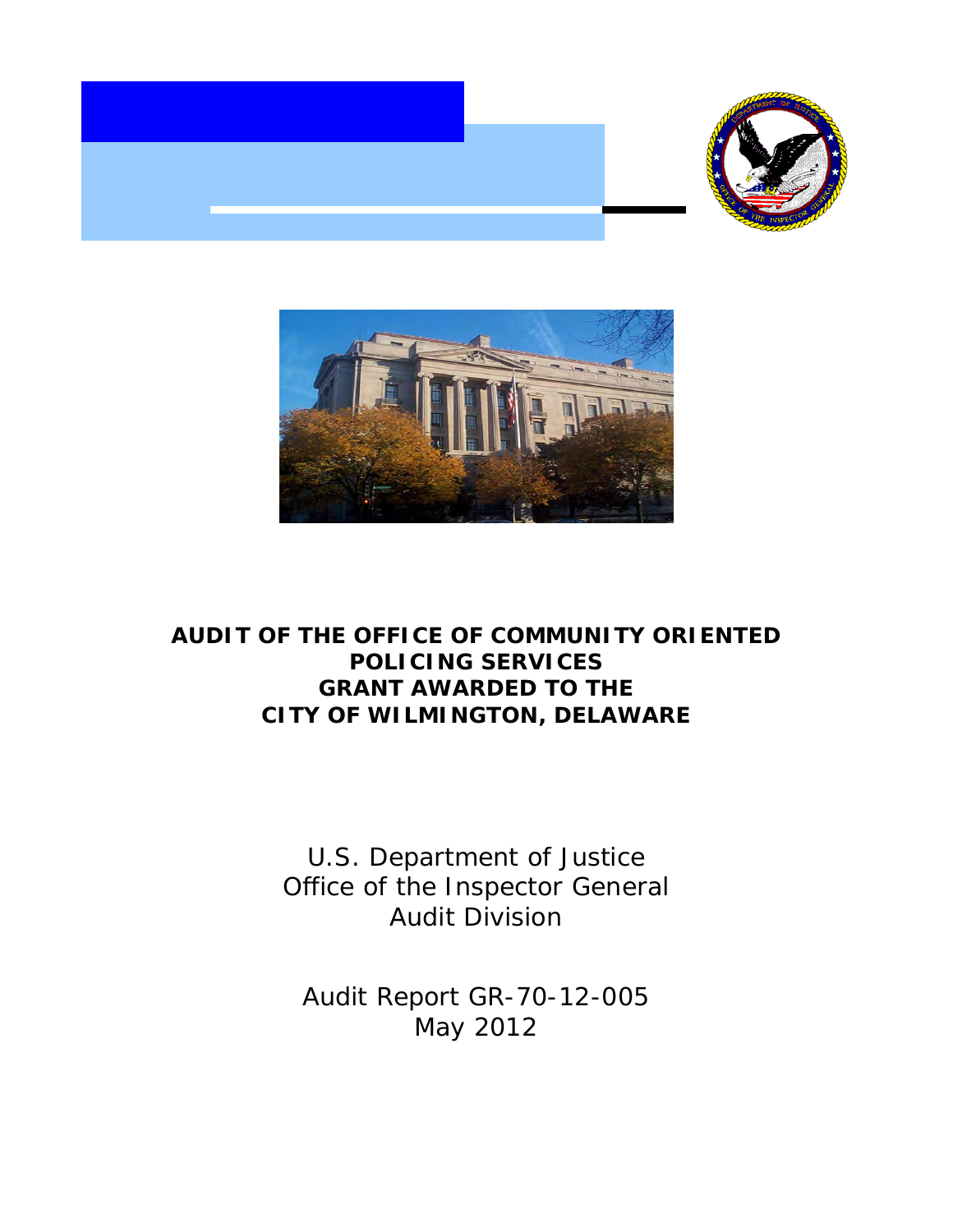## **OFFICE OF COMMUNITY ORIENTED POLICING SERVICES GRANT AWARDED TO THE CITY OF WILMINGTON, DELAWARE**

## **EXECUTIVE SUMMARY**

The Department of Justice Office of the Inspector General, Audit Division, has completed an audit of the Office of Community Oriented Policing Services' (COPS) Interoperable Communications Technology Grant, number 2004-IN-WX-0007, awarded to the City of Wilmington, Delaware (Wilmington), in the amount of  $$2,243,239<sup>1</sup>$ . The purpose of the COPS Interoperable Communications Technology Program was to increase interoperability among the law enforcement, fire services, and emergency medical service communities.

The objective of our audit was to determine whether reimbursements claimed for costs under the grant were allowable, supported, and in accordance with applicable laws, regulations, guidelines, and the terms and conditions of the grant. We also assessed Wilmington's program performance in meeting the grant's objectives and overall accomplishments.

Wilmington was awarded \$2,243,239 in federal assistance and was required to provide a \$747,746 local cash match, for a total budget of \$2,990,985. The overall objective of the Wilmington program was to resolve interoperability problems and support multi-disciplinary and multijurisdictional public safety communications. Specifically, Wilmington agreed to: (1) replace its antiquated analog radio system; (2) integrate this new system with the State of Delaware's digital radio system; (3) obtain equipment and services to upgrade existing City of Wilmington 911 dispatch consoles and integrate them into Delaware's digital radio system; and (4) fund travel costs for at least four representatives to attend a required technical assistance/kick-off conference.

We examined Wilmington's accounting records, financial and progress reports, and operating policies and procedures. As a result of this audit, we questioned the entire project costs totaling approximately \$3 million due to the deficiencies discussed below:

 Wilmington could not support its compliance with federal procurement regulations or its receipt of grant-funded equipment.

 $\overline{a}$ 

<sup>&</sup>lt;sup>1</sup> The use of Wilmington throughout this report refers to the Wilmington Department of Finance, Communications Division, and the Police Department which were responsible for various grant administration procedures.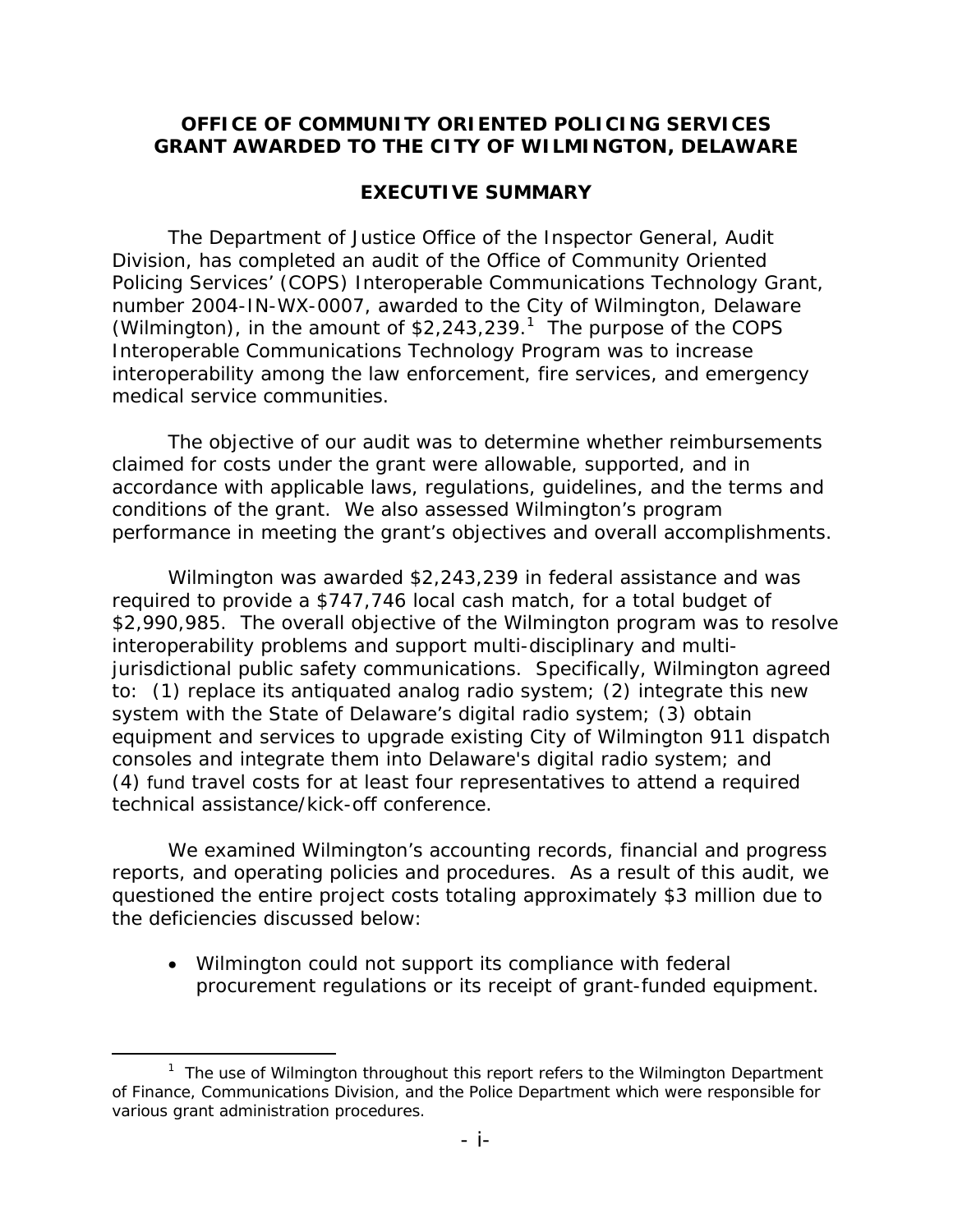As a result, the total grant expenditures of \$2,990,985 were unsupported.

- Wilmington did not record the grant-funded equipment in a property management system.
- Wilmington changed the scope of its grant funded project without prior written approval from COPS. As a result, the total grant expenditures of \$2,990,985 were unallowable.
- Wilmington did not have approved budget management policies and procedures.
- Wilmington did not prepare accurate and timely financial and progress reports.
- Wilmington failed to address prior-year Single Audit Report recommendations which contributed to the issues we identified in Wilmington's grant administration.

These items are discussed in detail in the Findings and Recommendations section of the report. Our audit objectives, scope, and methodology are discussed in Appendix I.

We discussed the results of our audit with Wilmington officials and have included their comments in the report, as applicable. In addition, we requested a response to our draft report from Wilmington and COPS, and their responses are appended to this report as Appendix III and IV, respectively. Our analysis of both responses, as well as a summary of actions necessary to close the recommendations can be found in Appendix V of this report.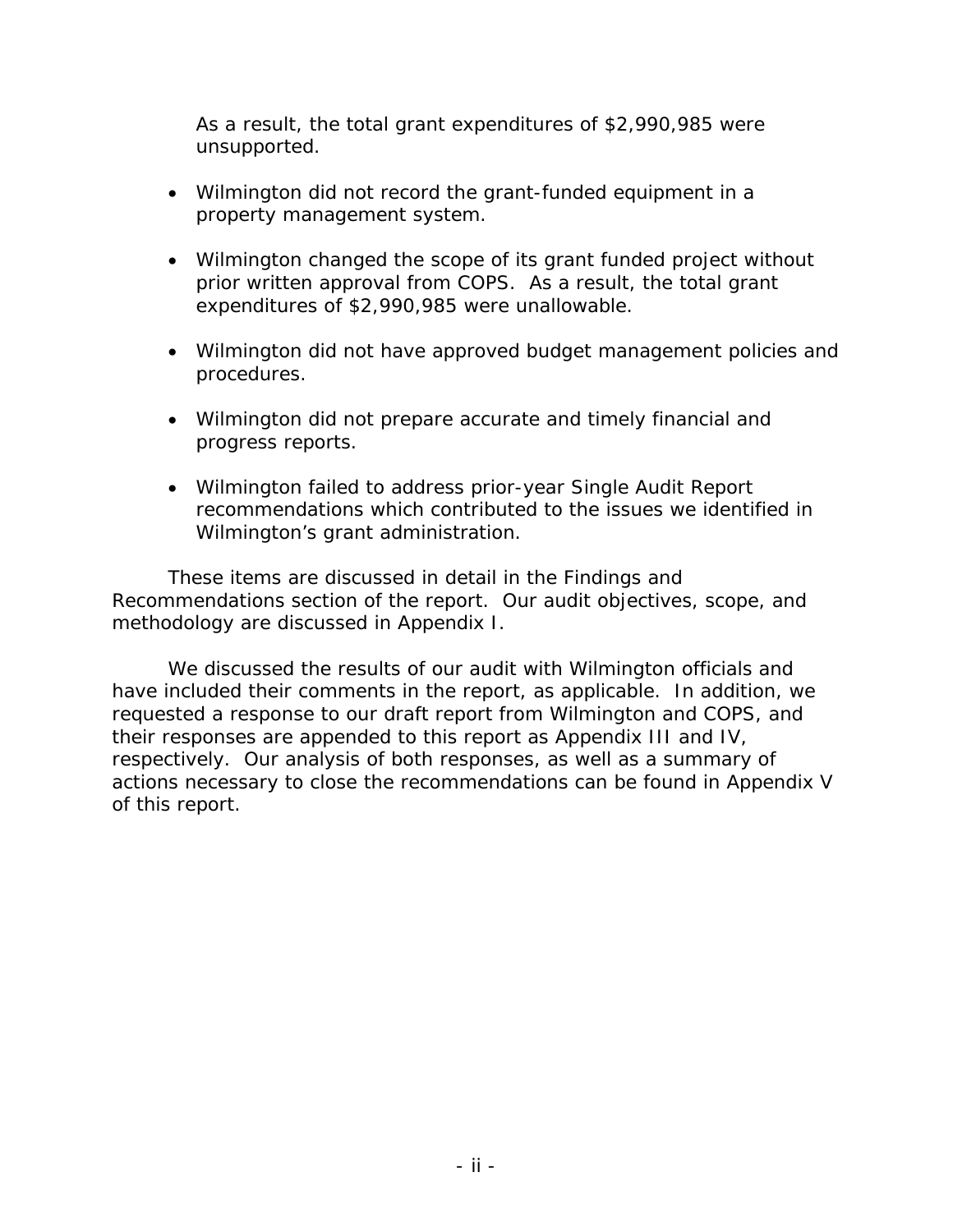| Program Performance and Accomplishments 15                                                                          |
|---------------------------------------------------------------------------------------------------------------------|
| APPENDIX I - OBJECTIVES, SCOPE, AND METHODOLOGY 17                                                                  |
| <b>APPENDIX II - SCHEDULE OF DOLLAR-RELATED FINDINGS18</b>                                                          |
| APPENDIX III - CITY OF WILMINGTON'S RESPONSE TO THE                                                                 |
| <b>APPENDIX IV - OFFICE OF COMMUNITY ORIENTED POLICING</b><br><b>SERVICES RESPONSE TO THE DRAFT AUDIT REPORT 21</b> |
| <b>APPENDIX V - OFFICE OF THE INSPECTOR GENERAL</b><br>ANALYSIS AND SUMMARY OF ACTIONS NECESSARY                    |

# **TABLE OF CONTENTS**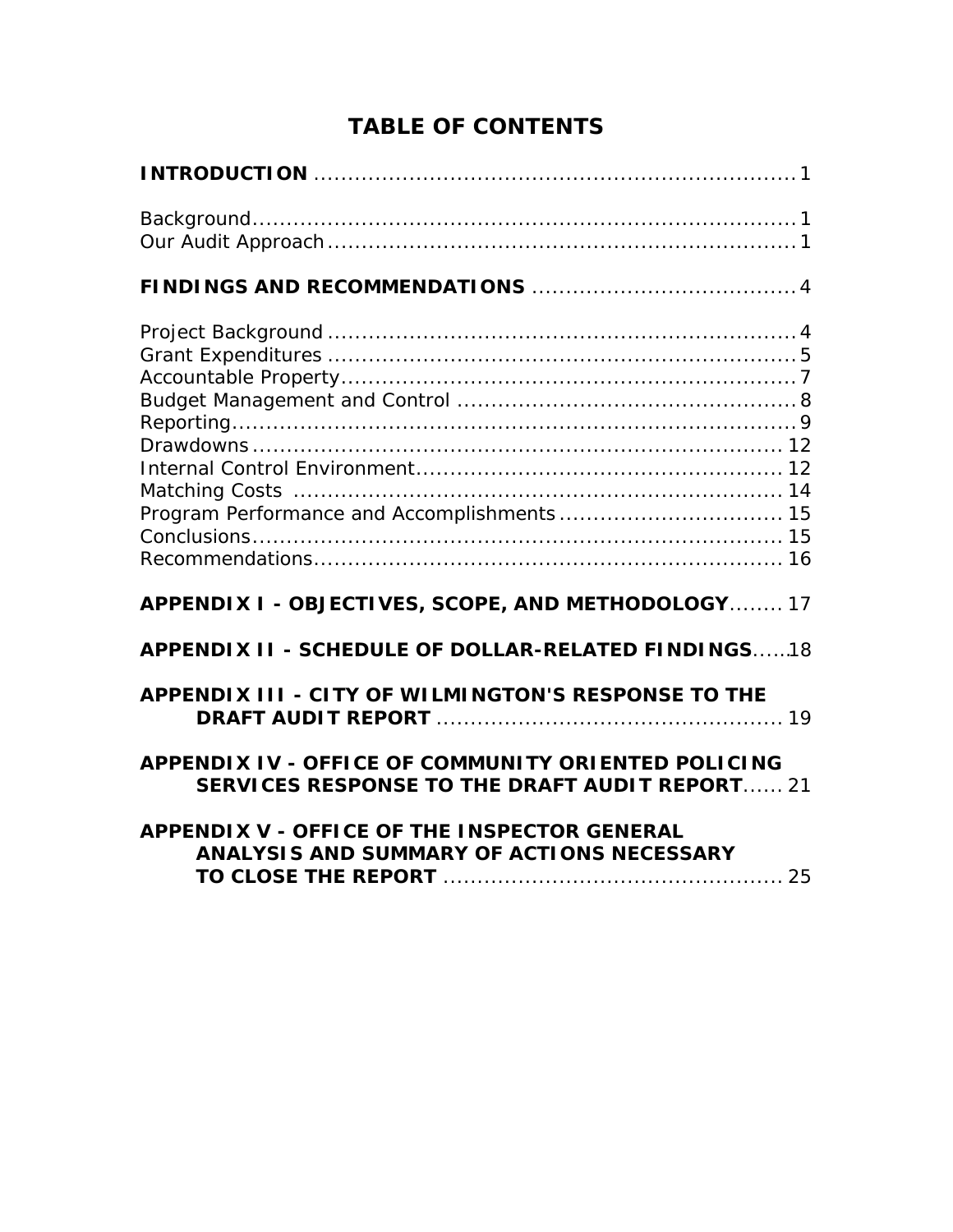## **INTRODUCTION**

The Department of Justice Office of the Inspector General, Audit Division, has completed an audit of the Interoperable Communications Technology Grant, number 2004-IN-WX-0007, awarded by the Office of Community Oriented Policing Services (COPS) to the City of Wilmington, Delaware (Wilmington) in the amount of  $$2,243,239.<sup>2</sup>$  The purpose of the COPS Interoperable Communications Technology Program was to increase interoperability among the law enforcement, fire services, and emergency medical service communities.

The objective of this audit was to determine whether reimbursements claimed for costs under the grant were allowable, supported, and in accordance with applicable laws, regulations, guidelines, and the terms and conditions of the grant. We also assessed Wilmington's program performance in meeting grant objectives and overall accomplishments. As shown in the table below, Wilmington was awarded a total of \$2,243,239 to implement the program.

**INTEROPERABLE COMMUNICATIONS TECHNOLOGY GRANT TO WILMINGTON, DELAWARE** 

| <b>GRANT AWARD</b> | <b>AWARD</b><br><b>START DATE</b> | <b>AWARD</b><br><b>END DATE</b> | <b>AWARD AMOUNT</b> |
|--------------------|-----------------------------------|---------------------------------|---------------------|
| 2004-IN-WX-0007    | 9/01/04                           | 8/31/08                         | \$2,243,239         |

Source: Office of Community Oriented Policing Services (COPS)

## **Background**

 $\overline{a}$ 

In fiscal year (FY) 2004, COPS was appropriated \$85 million to administer the Interoperable Communications Technology Program to address the interoperability needs of both urban and rural jurisdictions by funding system and technology upgrades to make existing systems compatible. Wilmington was 1 of 66 jurisdictions invited to submit an application that included a clear and demonstrated plan for accomplishing improved interoperability between first responders of local, tribal, regional, and state public safety agencies or organizations. Wilmington and 21 other applicants were awarded FY 2004 Interoperable Communications Technology Program grants.

Wilmington was awarded \$2,243,239 in federal assistance, which required a \$747,746 local cash match, to: (1) replace its antiquated analog

<sup>&</sup>lt;sup>2</sup> The use of Wilmington throughout this report refers to the Wilmington Department of Finance, Communications Division, Audit Department, and the Police Department which were responsible for various grant administration procedures.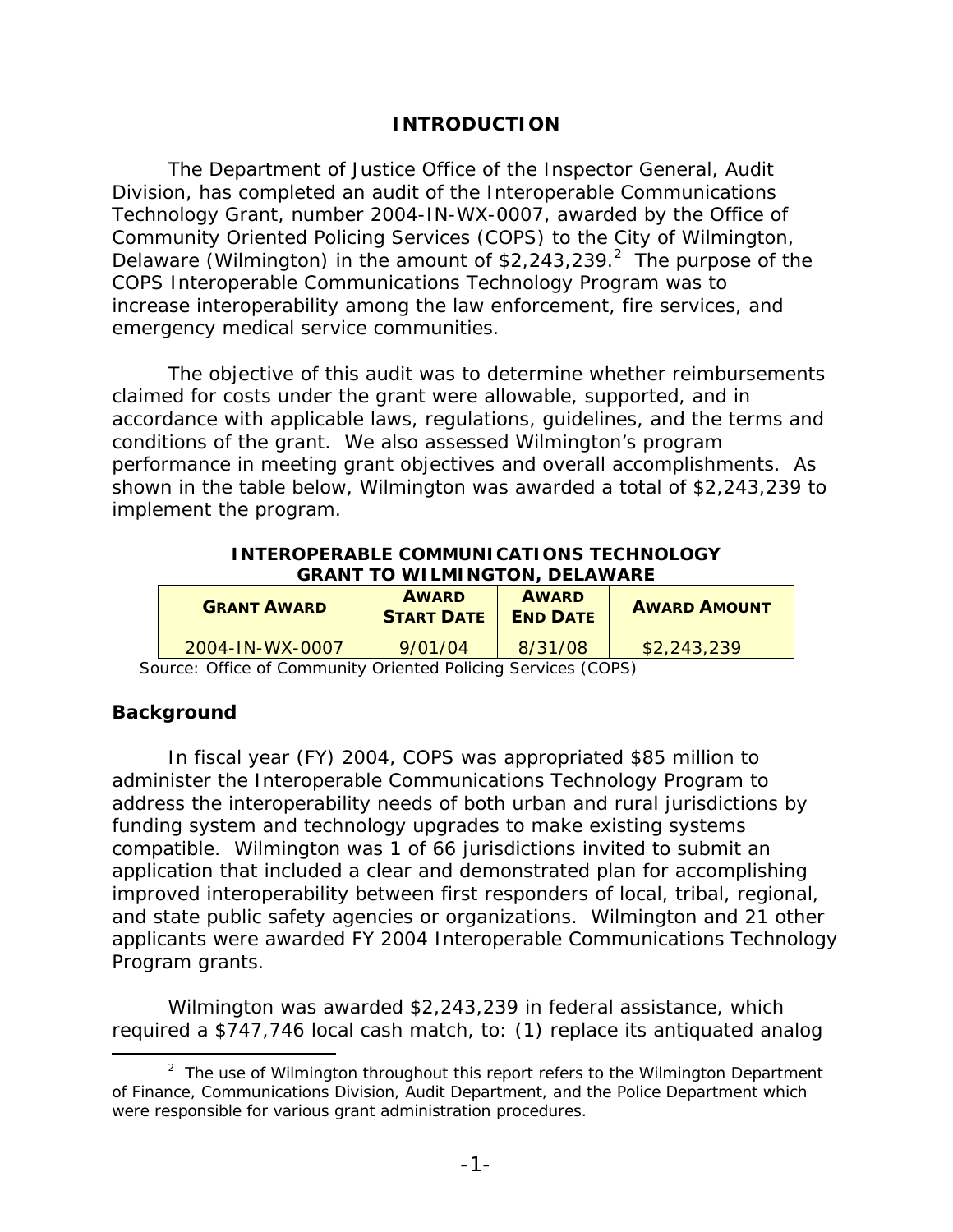radio system; (2) integrate this new system with the State of Delaware's digital radio system; (3) obtain equipment and services to upgrade existing City of Wilmington 911 dispatch consoles and integrate them into Delaware's digital radio system; and (4) fund travel costs for at least four representatives to attend a required technical assistance/kick-off conference.

## **Our Audit Approach**

We tested compliance with what we consider to be the most important conditions of the grant. Unless otherwise stated in our report, the criteria we audited against are contained in the Code of Federal Regulations: 28 C.F.R. § 66, Uniform Administrative Requirements for Grants and the award documents.

In conducting our audit, we performed testing of Wilmington's:

- **Grant expenditures** to determine whether costs charged to the grant were allowable and supported.
- **Accountable property** to determine whether Wilmington had effective procedures for managing and safeguarding assets acquired with grant funding.
- **Budget management and control** to determine the overall acceptability of costs by identifying budget category and project scope deviations between the approved budget and the actual costs incurred.
- **Reporting** to determine if the required periodic Financial Status Reports and Progress Reports were submitted on time and accurately reflected grant activity.
- **Drawdowns** (requests for grant funding) to determine if Wilmington adequately supported its requests for funding and managed its grant receipts in accordance with federal requirements.
- **Internal control environment** to determine whether the financial accounting system and related internal controls were adequate to safeguard grant funds and ensure compliance with the terms and conditions of the grant. We also reviewed Wilmington's fiscal year 2004 to 2009 Single Audit Reports.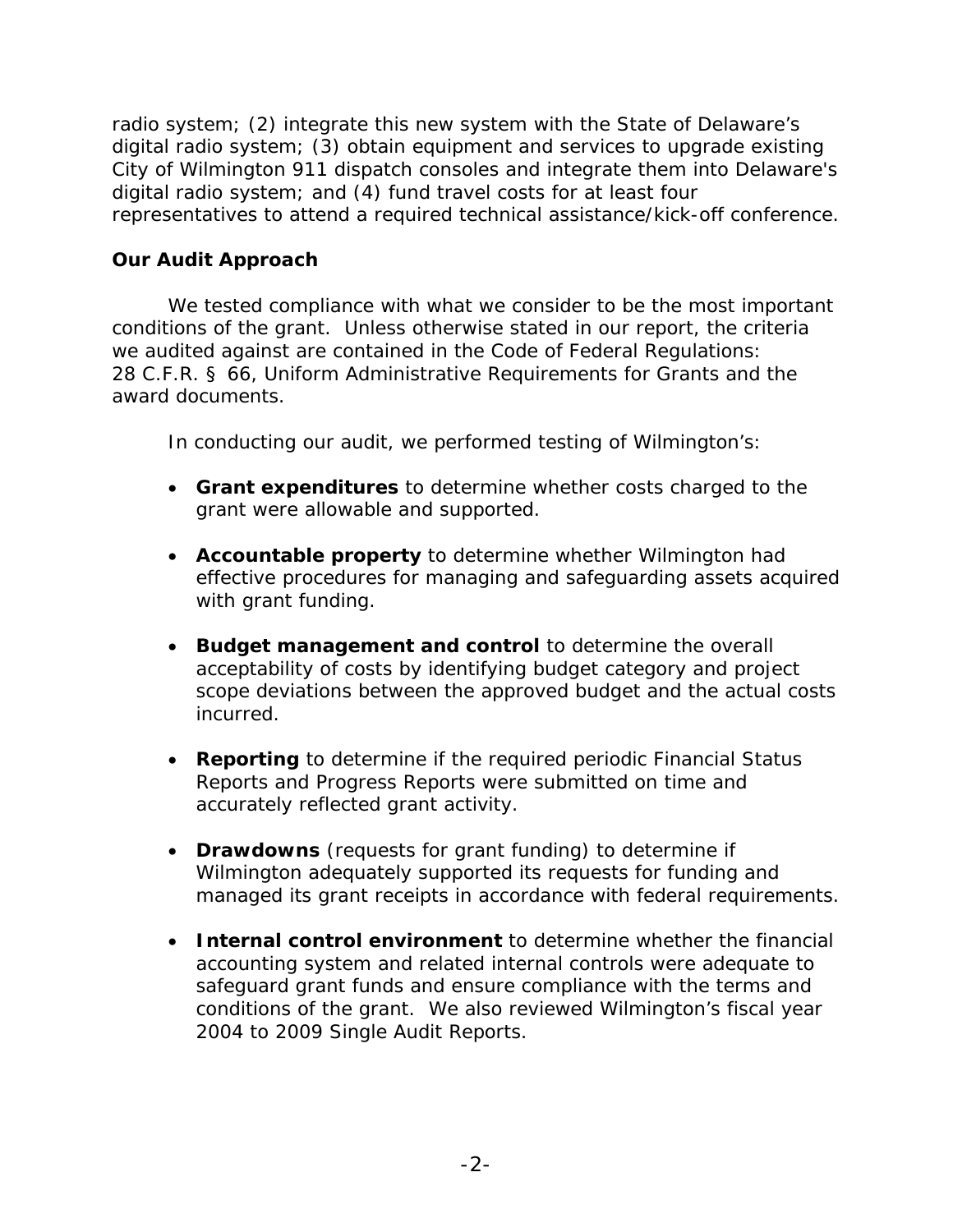- **Matching costs** to determine if Wilmington provided matching funds that supported the project and were in addition to funds that otherwise would have been available for the project.
- **Program performance and accomplishments** to determine whether Wilmington achieved the grant's objectives and assess performance and grant accomplishments.

These items are discussed in detail in the Findings and Recommendations section of the report. Our audit objectives, scope, and methodology are discussed in Appendix I.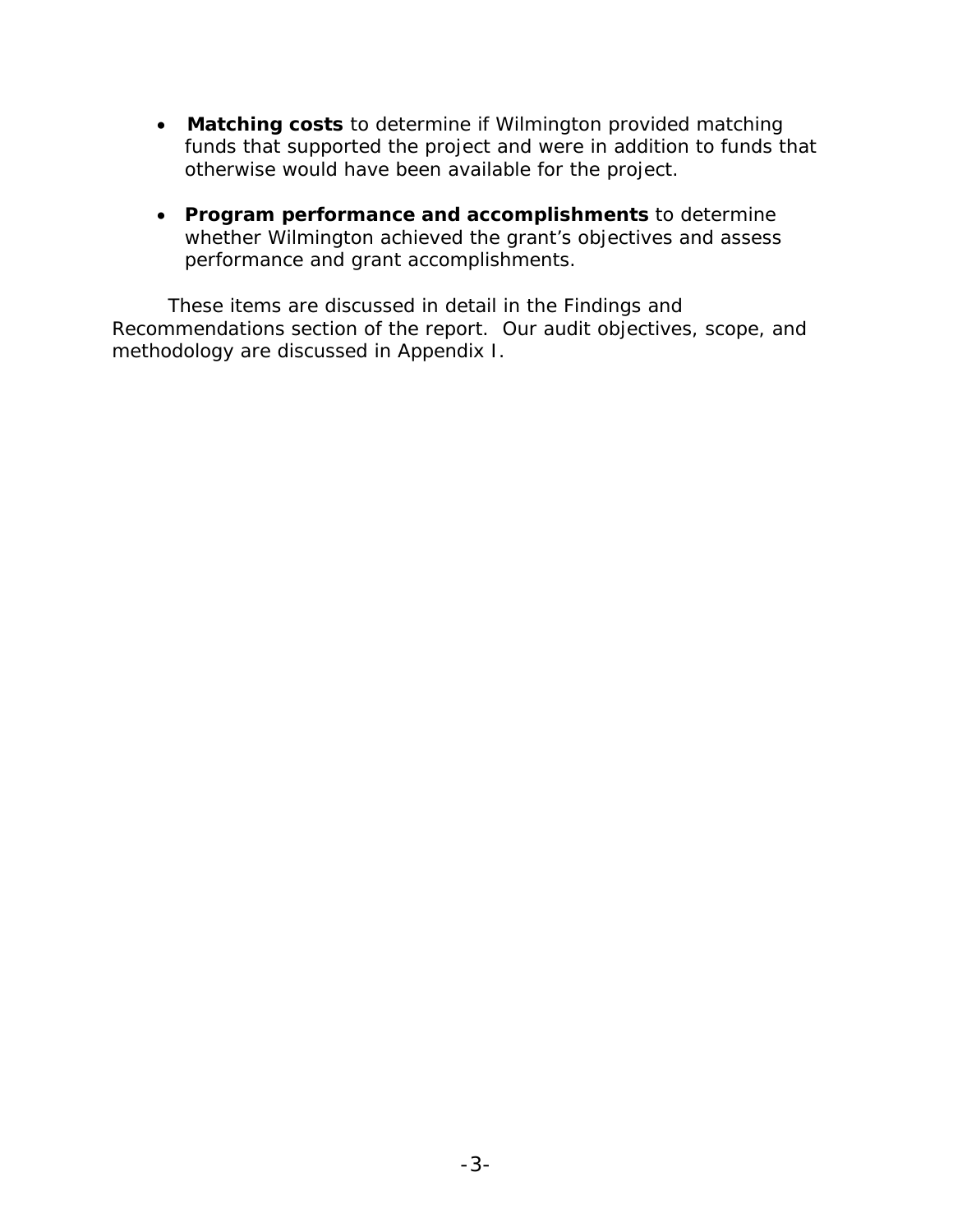## **FINDINGS AND RECOMMENDATIONS**

## **COMPLIANCE WITH ESSENTIAL GRANT REQUIREMENTS**

In performing our audit, we found that Wilmington requested and received \$2,243,238 in grant funds and provided a local match of \$748,000 in support of the grant funded project.<sup>3</sup> We also found that Wilmington changed the scope of its grantfunded project without obtaining approval from COPS, did not have adequate support for grant-related expenditures, and did not properly record the equipment purchased with grant funds or conduct an inventory. In addition, we found that Wilmington did not file accurate and timely financial and progress reports, have approved budget management policies and procedures, or address internal control weaknesses identified in its Single Audit Reports.

## **Project Background**

 $\overline{a}$ 

In its application, Wilmington requested the COPS grant to achieve interoperability with the State of Delaware's existing radio system by replacing its system with radio equipment compatible with the State of Delaware's system. Based on our review of Wilmington's supporting documentation, Wilmington based its request on a proposed standalone project to upgrade Wilmington's analog system with the most current analog technology and radios that were compatible with the State of Delaware's digital system.

However, rather than implementing the proposed project that was approved and funded by the COPS grant, we found that Wilmington used grant funds to participate in a communications expansion project being implemented by the State of Delaware. Specifically, in September 2004, the State of Delaware began its Emergency Communications System expansion project, a \$51.2 million project to provide the state with improved emergency communications coverage throughout the state and to increase network capacity. Wilmington provided its grant funds to the State of Delaware for a portion of the state's project – Wilmington's share of the project included the replacement of Wilmington's existing analog radio system with a digital system integrated directly into the state's new system.

 $3$  Although Wilmington was required to match \$747,746, Wilmington actually matched \$748,000.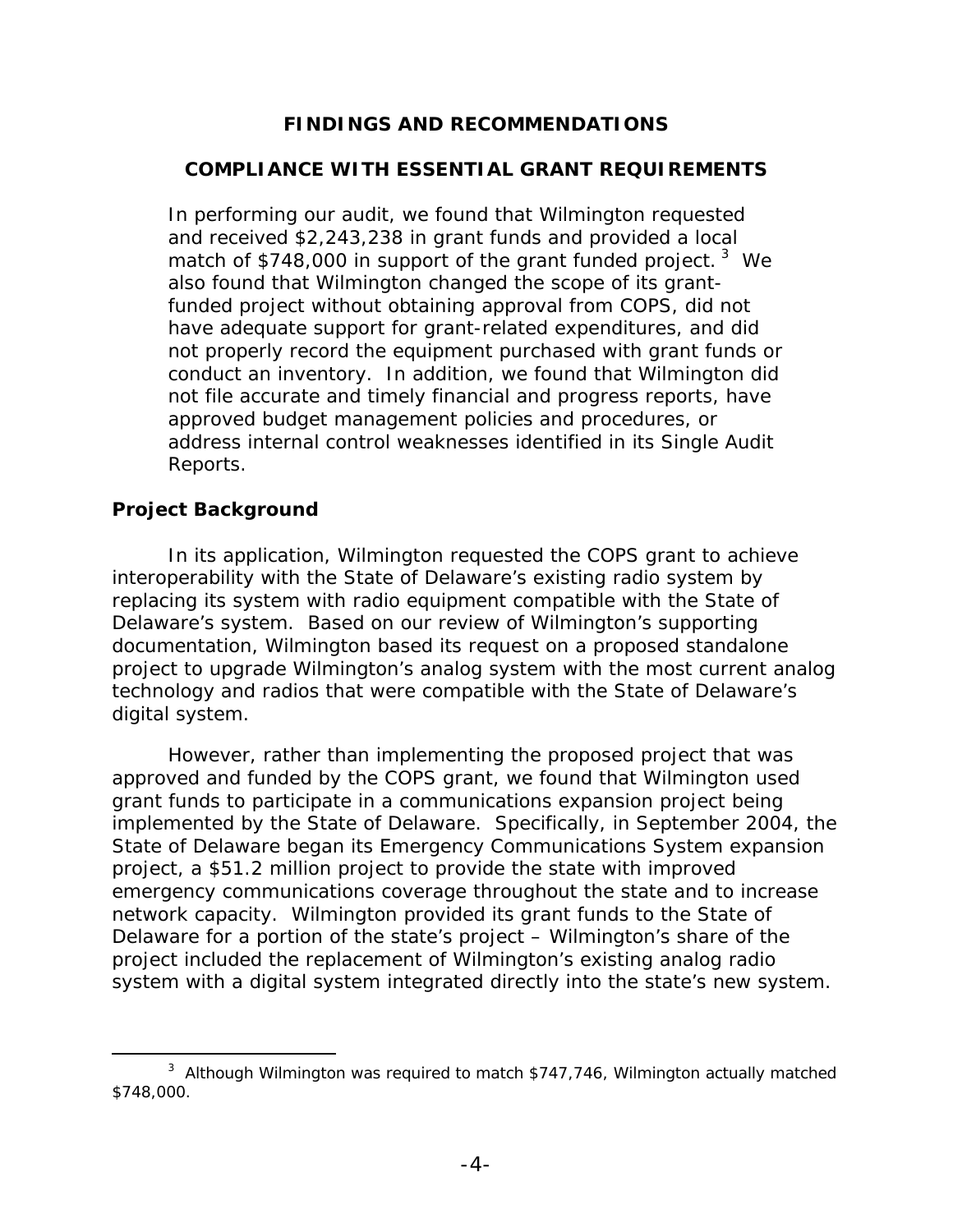As a result of this change, Wilmington became compatible with the State of Delaware's digital system; however, we found that Wilmington did not notify COPS of the changes it made to its grant-funded program. We also found that Wilmington could not establish exactly what the COPS grantfunding was used for, but instead found that it reimbursed the State of Delaware for costs associated with its project. These findings are discussed in greater detail below.

## **Grant Expenditures**

-

We reviewed Wilmington's grant-related expenditures to ensure that costs charged to the grant were allowable and adequately supported. Based on grant account records, Wilmington charged 15 expenditures, totaling \$2,991,238, to the grant-funded project. Specifically, Wilmington made three payments of \$775,805, totaling \$2,327,415, to the State of Delaware for portions of the state's \$51,200,000 Emergency Communications System expansion project. Additionally, charges were made for six contract change orders, totaling \$206,814; three payments were made for portable and mobile radio equipment purchased through the State of Delaware, totaling \$454,610; and a single payment was made for an electrical study, totaling \$2,400.

## Competitive Contract Award not Supported

procurement regulations.<sup>4</sup> As set forth in the 28 C.F.R § 66.36, procurement transactions are required to provide full and open competition and grantees must maintain records sufficient to detail contractor selection and the basis for the contract price. Although the scope of this audit did not include a review of the procurement processes used by the State of Delaware, which provided contract management for the grant-funded project, Wilmington was required to maintain documentation to support its compliance with federal

To evaluate Wilmington's compliance with procurement regulations, we reviewed documentation Wilmington submitted to support the project, including the State of Delaware's Emergency Communications System expansion project and Consolidated Communications Hardware and Software Purchasing contracts, a January 2005 Statement of Work, and a March 2005 Memorandum of Understanding with the state noting that Wilmington would

<sup>&</sup>lt;sup>4</sup> Based on a Memorandum of Understanding (MOU), the State of Delaware provided contract management services for the City's portion of the project and forwarded all invoices from the contractor to Wilmington after ensuring that the amounts invoiced to Wilmington included agreed upon costs.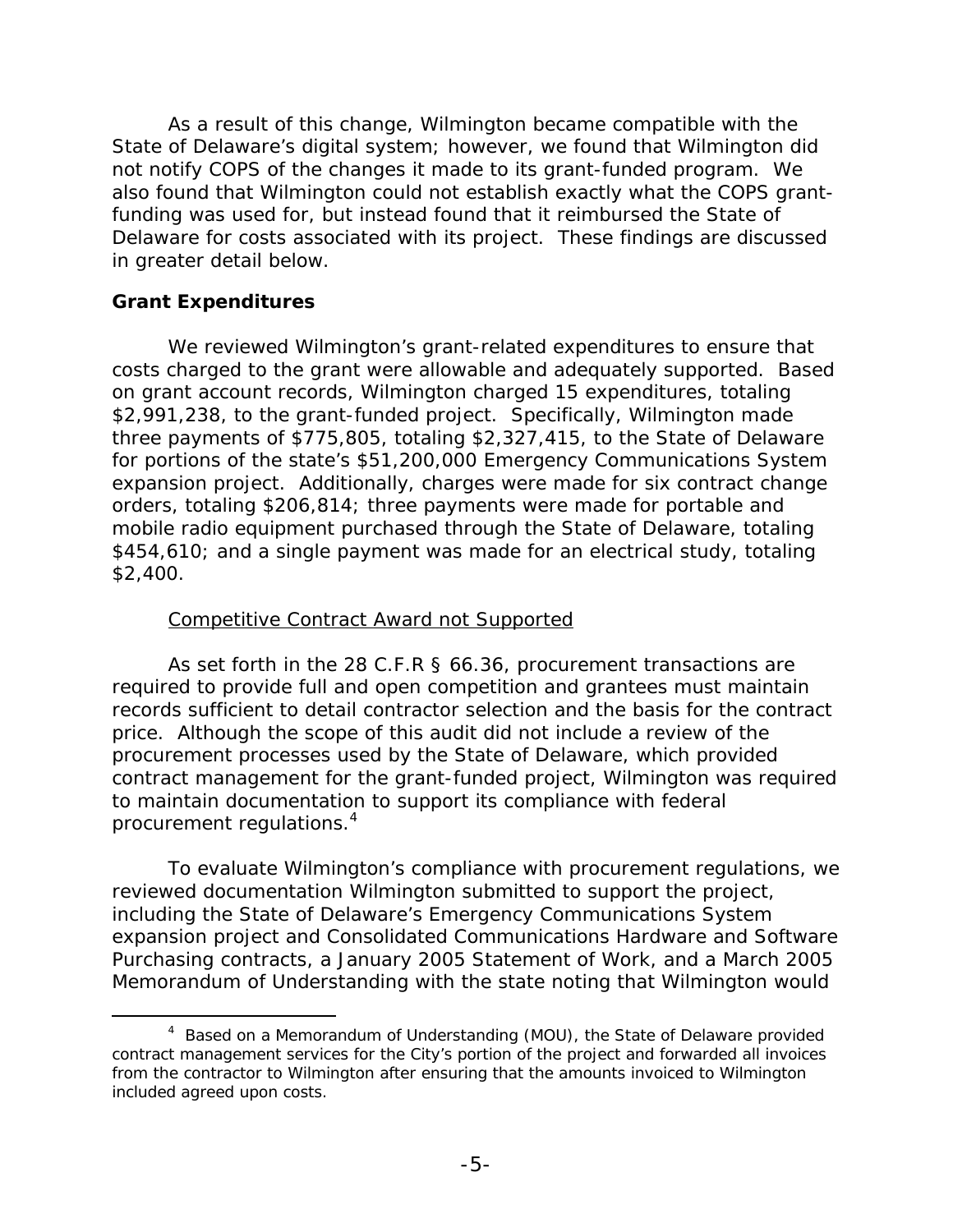provide funding for a portion of the project. However, these documents did not substantiate that the contracts utilized for the grant-funded program were awarded competitively. We requested additional contract documentation that would substantiate that procurement regulations were met, but Wilmington did not provide documentation to support the contract award during our audit.

competitively awarded in compliance with federal procurement regulations.<sup>5</sup> grant project costs. As result, we could not determine whether the contracts were The lack of documentation was significant because Wilmington, and not the State of Delaware, was bound by the federal procurement regulations in its use of grant funds for the project, and this contract comprised most of the

## Contract Equipment not Properly Supported

We also determined that Wilmington was unable to document its receipt of equipment associated with the project. To support its receipt of equipment, Wilmington provided a copy of the state's November 2005 staging list obtained from its contractor. Wilmington identified 115 line items as equipment installed at its communications sites from this list, and noted each as funded by the grant program. We compared these line items to the equipment list established in the statement of work for the project and determined that only 78 of the 115 items, totaling \$129,800, could be matched to the statement of work equipment totaling \$1,443,393. Wilmington could not provide us with a formal listing of the equipment it received following the completion of the contract.

Without adequate documentation supporting the equipment received for the project, we were not able to determine if the project costs charged to the grant were directly allocable to Wilmington's share of the expansion project. We determined that Wilmington was not able to support the contract expenditures because it relied on the State of Delaware to ensure that the contractor fulfilled the requirements of the project. As a result, the state maintained all project documents until Wilmington requested support for its share of the expansion project in response to our audit, and even when documentation was provided to us, we found the documentation to be inadequate.

 $\overline{a}$ 

<sup>&</sup>lt;sup>5</sup> Based on the available documents, the consolidated contract and related prices were derived from the expansion contract to allow State of Delaware first responders and other agencies to purchase equipment for use on the state's system.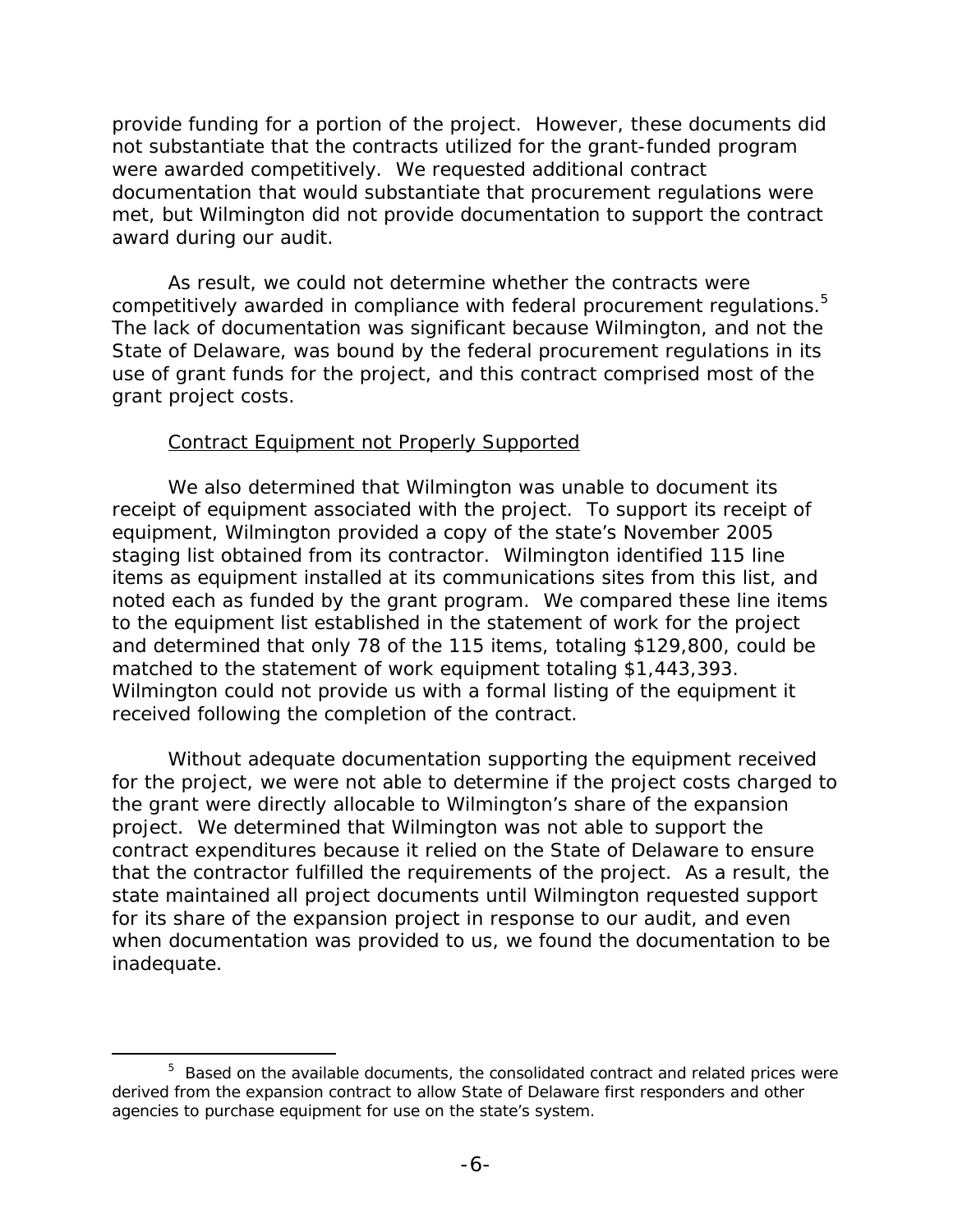## **Electrical Study**

In addition to the other project expenditures, Wilmington charged a \$2,400 electrical study to the grant. Although the electrical study was not approved in the budget, we reviewed Wilmington's method for selecting the electrical study vendor to determine if the cost was reasonable. As set forth in the 28 C.F.R § 66.36, grantees are required to obtain price quotations from an adequate number of qualified sources for purchases valued at \$100,000 or less and to maintain documents to support the procurement method. After reviewing the invoice and supporting documents provided, which included only one vendor quote, we determined Wilmington could not demonstrate that it complied with federal regulations. We also determined that Wilmington did not comply with its own Division of Procurement and Records Procedures Manual, which authorizes departments to make purchases valued between \$75 and \$5,000 from a list of approved vendors, because the supporting documents provided by Wilmington did not include or reference an approved vendor list. As a result, we were unable to determine if the electrical study cost was reasonable.

As a result of the contract competition, equipment, and electrical study issues discussed above, we concluded that Wilmington could not document its compliance with federal procurement regulations and could not demonstrate what was received through its participation in the state's communications project. We therefore question the entire program amount of \$2,990,985 as unsupported.

## **Accountable Property**

 $\overline{a}$ 

As set forth in the Uniform Administrative Requirements for Grants and Cooperative Agreements to State and Local Governments, 28 C.F.R. § 66.32, grantees are required to maintain detailed property records, conduct a physical inventory of property at least once every 2 years, and reconcile the inventory with its property records.<sup>6</sup>

As discussed previously, Wilmington relied on the State of Delaware to manage the grant-funded project. As a result, Wilmington officials were not able to provide property records for the equipment purchased with grant funds. An equipment list from November 2005 was the only documentation provided by Wilmington to support its receipt of the expansion project equipment, despite the grant-funded equipment being purchased between

 $6$  Property records must include: a property description, serial number or other identification number, title information, the source of property, acquisition date, cost, the percentage of federal participation in the cost of property, location, use and condition of the property, and ultimate date of disposal and sale price.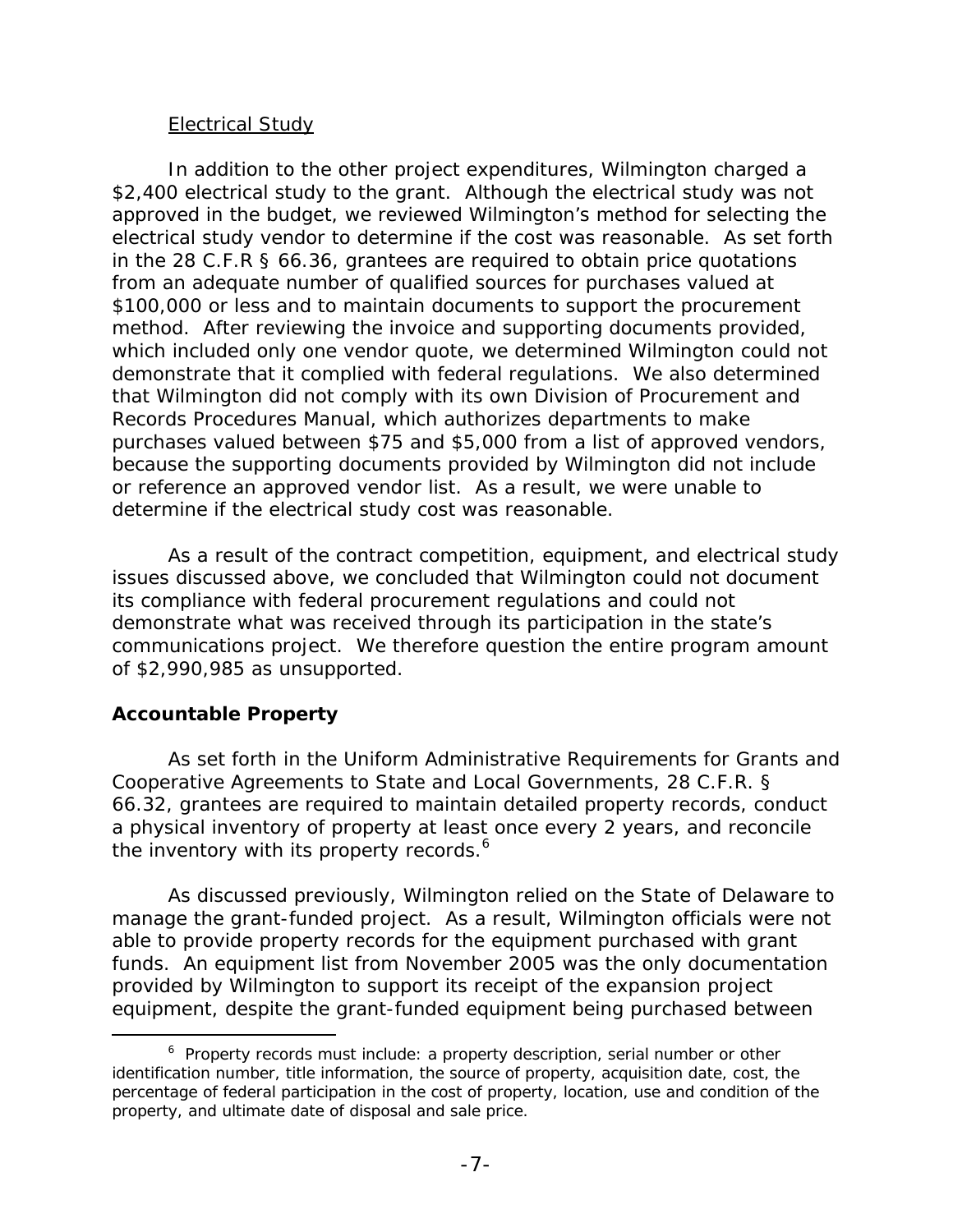November 2005 and September 2007. Additionally, we determined that this list did not reconcile to the project's statement of work or include radio equipment obtained by Wilmington. According to a Wilmington Finance Department official, entries were made in the accounting system to record grant-funded equipment. However, during our review, we did not find such documentation present in Wilmington's records.

Additionally, we determined that Wilmington's last physical inventory was conducted in December 2005. Based on our review, the inventory report from 2005 did not include any grant-funded equipment and did not include all the property information required to meet federal regulations governing grant-funded equipment.

During our audit, Wilmington provided its Fixed Assets Policy and Procedures manual to support its property management procedures. We determined that this manual requires property records to be reconciled on an annual basis. However, we found that this policy was not enforced and, as a result, Wilmington did not comply with the federal requirement to maintain detailed property records that were reconciled to a physical inventory at least once every 2 years.

## **Budget Management and Control**

 $\overline{a}$ 

As previously discussed, COPS approved Wilmington's \$2,990,985 project budget, including Wilmington's required cash match of \$747,746, to upgrade its communications system and become compatible with the State of Delaware's system by upgrading its own communications system. The approved budget designated \$2,985,985 for equipment and \$5,000 for travel costs for the grant-funded project.

In reviewing the expenditures reimbursed with grant-program funds, we found that Wilmington categorized all of the grant-program's funds used to reimburse the State of Delaware as equipment purchases. Because agencies can redirect less than ten percent of grant funds between budget categories without prior approval from the granting agency, we found that Wilmington's expenditures remained within the approved grant budget category totals.<sup>7</sup> However, Wilmington's categorization of the expenditures as equipment could not be verified and as a result, we could not verify that Wilmington spent the grant funds in accordance with the approved budget.

 $7$  Based on the accounting records and supporting documents, Wilmington did not use the grant to fund travel. The budgeted travel funds, \$5,000, totaling less than 10 percent of the total award, were re-allocated to the equipment category.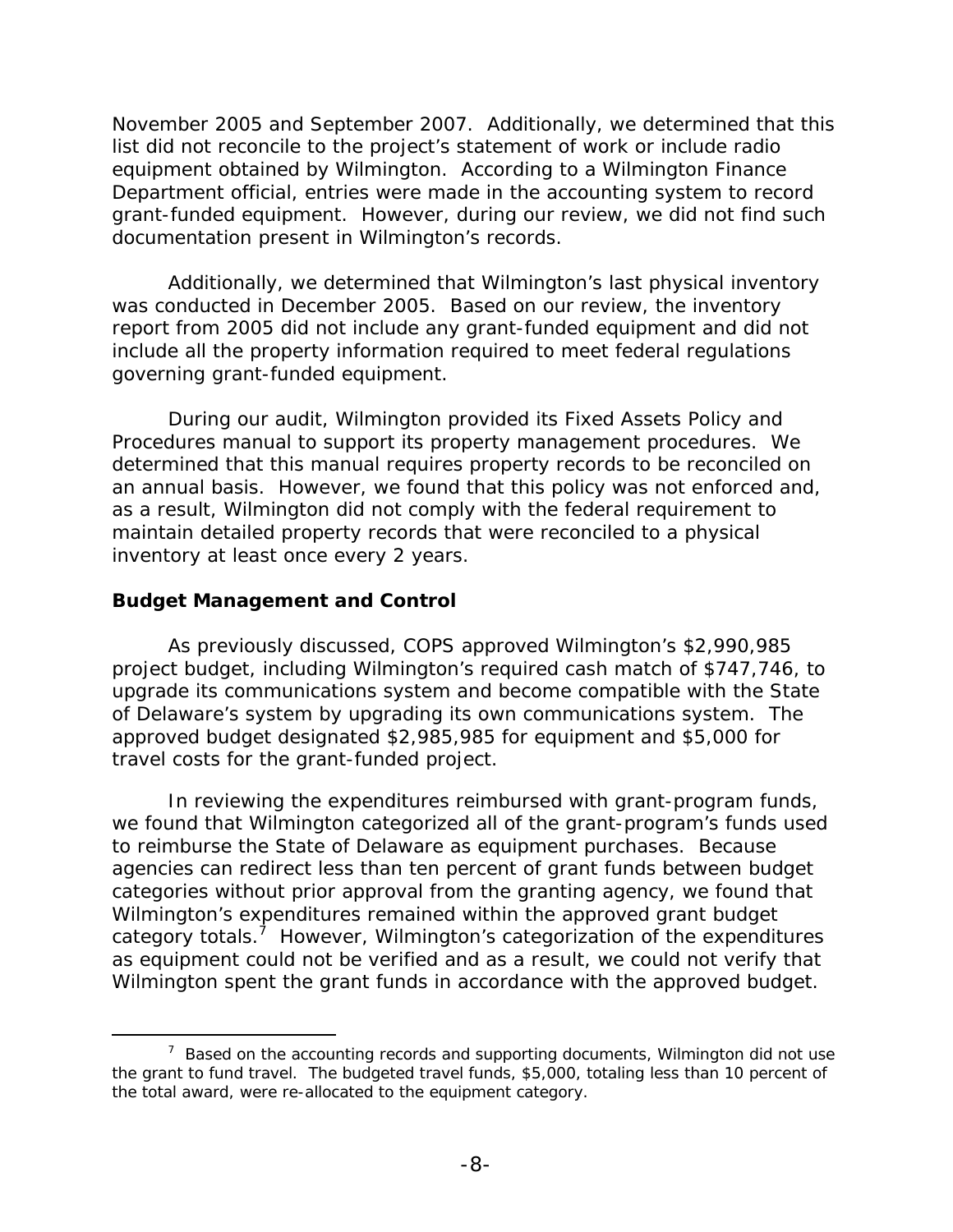We also found that Wilmington altered the purpose of its approved project without obtaining approval from COPS. Rather than using the grant funds to upgrade its own communications system, Wilmington utilized its grant-program funds to participate in the State of Delaware's Emergency Communications System expansion project contract. We considered this to be a significant change in scope. As set forth in the Uniform Administrative Requirements for Grants and Cooperative Agreements to State and Local Governments, 28 C.F.R. § 66.30, grantees must obtain prior approval from the awarding agency before revisions are made to the scope or objectives of the project, regardless of whether there is an associated budget revision.

In addition, we found that Wilmington lacked established policies and procedures designed to ensure grant funds were used according to the terms and conditions of the grant. To support its current grant management policies and procedures, Wilmington provided its draft Grants Manual dated July 2010. Because the manual was not formally approved, we determined that Wilmington did not have policies and procedures in place to ensure that it would meet the terms and conditions of the COPS grant-program funding. Furthermore, the draft policy did not provide specific guidance regarding project changes that would require prior written approval. An approved manual was not provided for our review during the audit.

approval from COPS.<sup>8</sup> We question the entire grant amount of \$2,990,985 as unallowable because Wilmington changed the scope of its project without prior written

## **Reporting**

-

Financial Status Reports (FSRs) and progress reports are the principal method COPS uses to monitor the performance of its grants.<sup>9</sup> FSRs summarize the use of federal funding for a grant program, showing the funds expended, planned to be expended, and remaining balances for each calendar quarter. Progress reports summarize grant activity for a specified period of time, including equipment and technology purchased. For our audit, we reviewed the FSRs and progress reports submitted by Wilmington for both factual accuracy and timely submission. As discussed below, we

<sup>&</sup>lt;sup>8</sup> The Interoperable Communications Technology grant applications were awarded competitively based on application details and budget.

<sup>&</sup>lt;sup>9</sup> As of October 2009, FSRs are Federal Financial Reports (FFRs). Because the reports submitted by Wilmington for this grant program occurred prior to October 2009, we refer to these reports as FSRs throughout this report.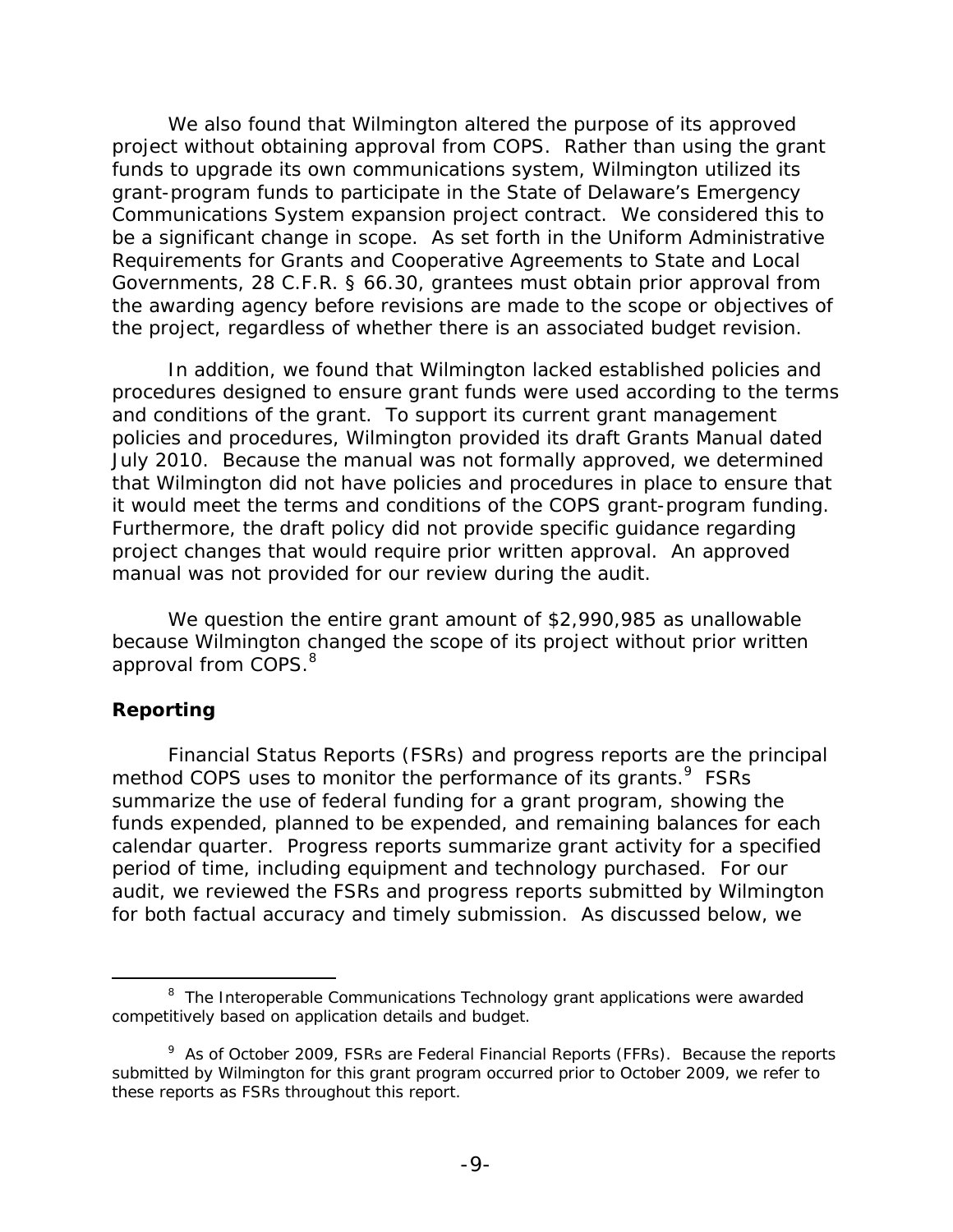determined that Wilmington did not file accurate or timely FSRs and progress reports.

## *Financial Status Reports*

### **Accuracy**

We reviewed 15 quarterly FSRs Wilmington submitted between November 2004 and June 2008 for accuracy by comparing the reported outlays to accounting system data. We found that the financial information included within the submitted FSRs did not match the accounting system data. Specifically, we found that Wilmington's reported share of outlays were underreported. We found that this occurred because Wilmington recorded the federal and recipient shares for expenditures in two separate accounts, one for the federal share and another for Wilmington's local match, but the preparer used only the federal share account to calculate total outlays. Additionally, the local match was calculated using an incorrect percentage, 10 percent instead of the actual 25 percent match requirement. The official responsible for the financial reporting agreed that both accounts were not used to prepare the reports and that he incorrectly believed the match was 10 percent.

Additionally, Wilmington reported a July 2006 payment, totaling \$775,805, in an FSR before the transaction was recorded in the grant program accounts, and reported only \$5,822 of the final \$28,408 in grant expenditures in another report.

Based on our review of the draft City of Wilmington Grants Manual dated July 2010, the manual did not provide specific guidance for completing the financial reports accurately. Specifically, the manual did not address calculating the total outlays based on the federal and recipient share account records. According to the official, the draft manual was revised to ensure reports are completed accurately, however, a final, approved manual was not provided for our review during the audit.

### Timeliness

FSR reports are to be submitted within 45 days of the end of each quarter. We reviewed the FSRs submitted by Wilmington for timeliness and found that 10 of the 15 reports were submitted late. On average, these reports were submitted 46 days after the deadline, ranging 11 to 171 days beyond the due date.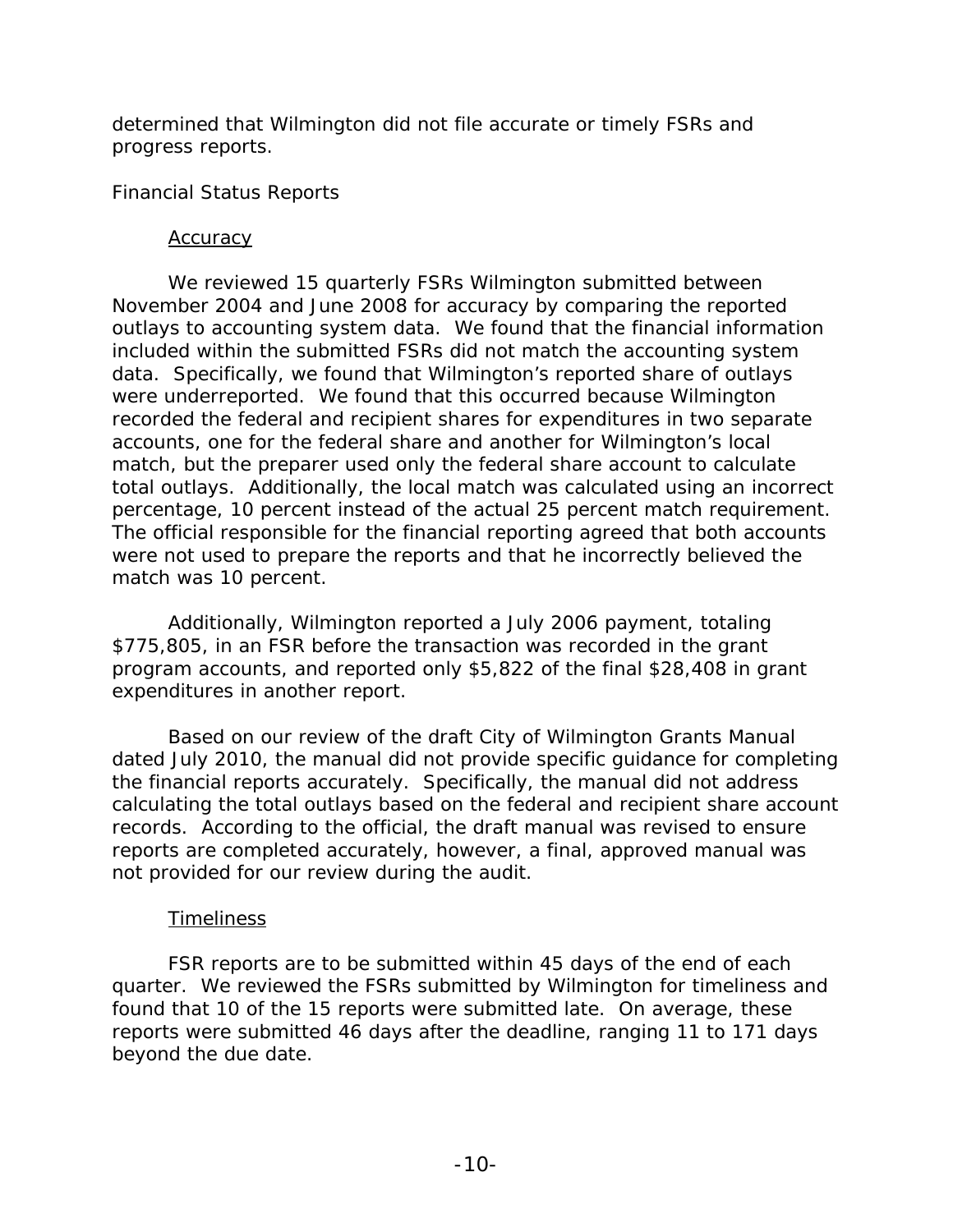In addition to our testing of Wilmington's procedures for filing financial reports, we found that in 2008, the Office of Justice Programs (OJP) conducted a financial monitoring and assistance visit, which reviewed five federal grants awarded to Wilmington, including the grant we audited, grant number 2004-IN-WX-0007. The OJP report included financial reporting findings, which we determined were relevant to our audit. Specifically, Wilmington's FSRs did not reconcile to the cumulative expenditures recorded in its accounting system and the reports were not submitted timely for the 2004-IN-WX-0007 grant.

We found that it did not appear that Wilmington took steps necessary to address the OJP Report's findings. Specifically, Wilmington, in its response to OJP's findings, stated that it had established e-mail reminders to monitor the due dates for timely filing of its reports. During our audit, we observed that Wilmington was currently using the reminders for other grant awards. We determined, however, that the implementation of the reminders without specific procedures for submitting reports was not sufficient to ensure reports were filed on time. Based on our review, Wilmington's draft Grants Manual did not have procedures for filing timely reports or include report due dates.

## Progress Reports

According to COPS, Wilmington was required to submit one annual progress report for calendar year 2007 and a final progress report at the end of the grant award. We reviewed these reports for accuracy and timeliness. The 2007 annual report was due in mid-February 2008 and the final report was due 90 days after the end of the grant award period. After reviewing the reports, we determined that the 2007 report was submitted approximately 108 days late, in June 2008, but we also found that the final report was submitted on time.

The two progress reports had five questions that required grantees to respond by selecting "yes" or "no" answers. Of the five questions, we determined that two of the questions were the most relevant to our audit. These questions, to which Wilmington responded "yes" for both reports, were:

- Has your agency met all the grant objectives and implemented the programmatically-approved activities scheduled to be achieved as of the reporting period?"
- "Has your agency purchased all equipment…and other cost items in your approved project budget?"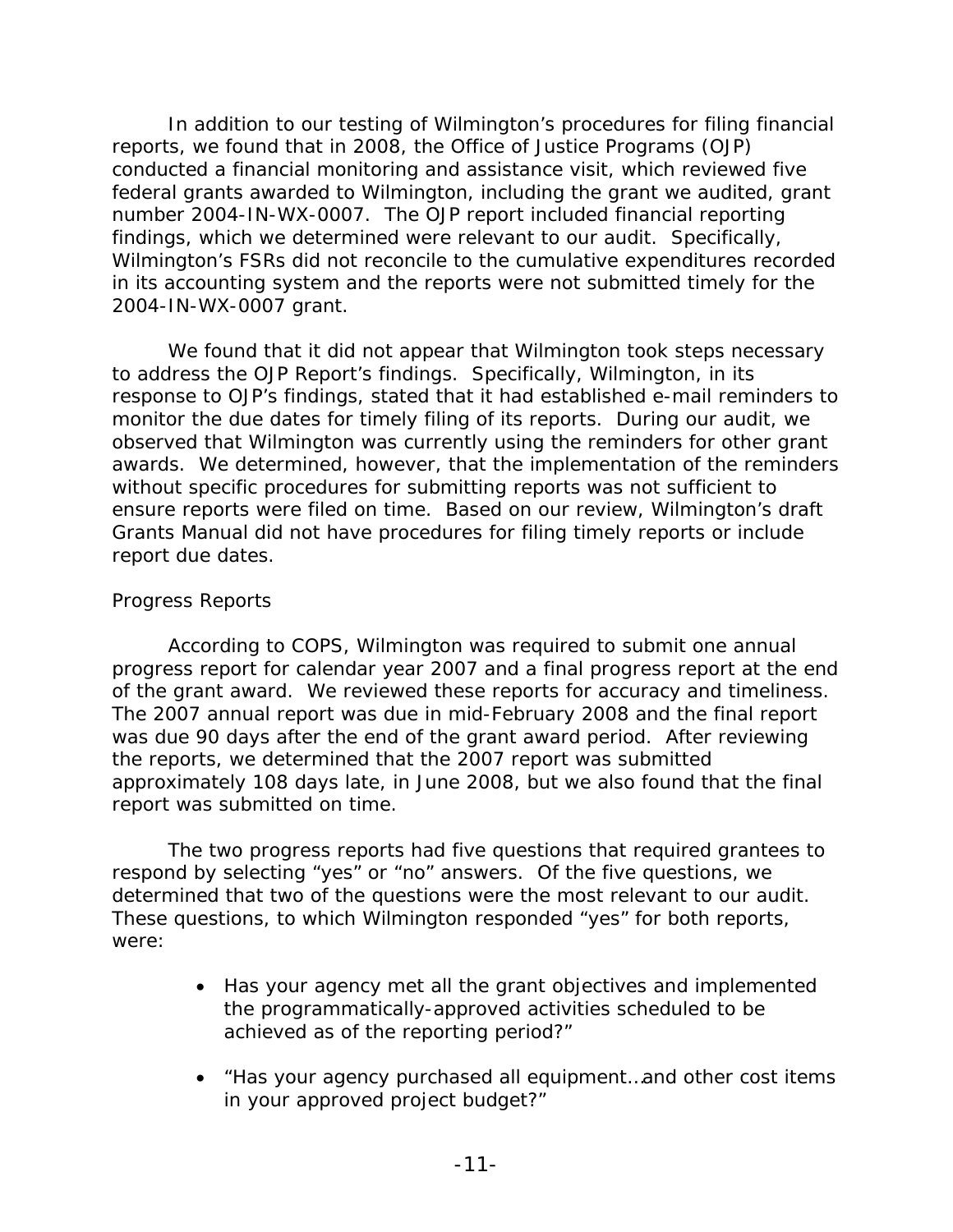We determined that these reports were not accurate because the grant-funded project scope changed during the grant award period without prior written approval, and Wilmington could not support its receipt of grant funded equipment.

### **Drawdowns**

\$2,243,238 through three separate requests, as shown below.<sup>10</sup> We reviewed the process that Wilmington followed to request grant funding. Based on the grant's payment history, Wilmington received

| Date of<br><b>Drawdown</b> | <b>Drawdown</b><br><b>Number</b> | <b>Amount of</b><br><b>Drawdown</b> |
|----------------------------|----------------------------------|-------------------------------------|
| 9/28/2006                  |                                  | \$1,516,163                         |
| 9/27/2007                  |                                  | \$705,000                           |
| 7/1/2008                   |                                  | \$22,075                            |
| Total                      |                                  | \$2,243,238                         |

### **Drawdowns for Grant 2004-IN-WX-0007**

Source: Office of Justice Programs (OJP)

We compared these drawdown dates to the expenditures recorded in the grant account and determined that Wilmington requested grant funding on a reimbursement basis. These payments were requested in September 2006, September 2007, and July 2008, all before the end of the grant award period on August 31, 2008. Based on our review of the accounting records, we determined that the receipt of grant funding was recorded in the accounting system.

### **Internal Control Environment**

-

Our audit approach included an assessment of Wilmington's controls to ensure compliance with laws, regulations, and the grant's terms and conditions. To accomplish this objective, we gained an understanding of Wilmington's financial management system as it was used to record grant transactions; reviewed the fiscal year 2004 to 2009 Single Audit Reports; interviewed officials regarding their grant administration practices; and assessed property management, procurement procedures, and a draft grant administration manual.

<sup>\$2,243,239.</sup> <sup>10</sup> Wilmington claimed \$2,243,238.28 in federal funding, or \$0.72 less than the  $$2,243,239.$  -12- $$$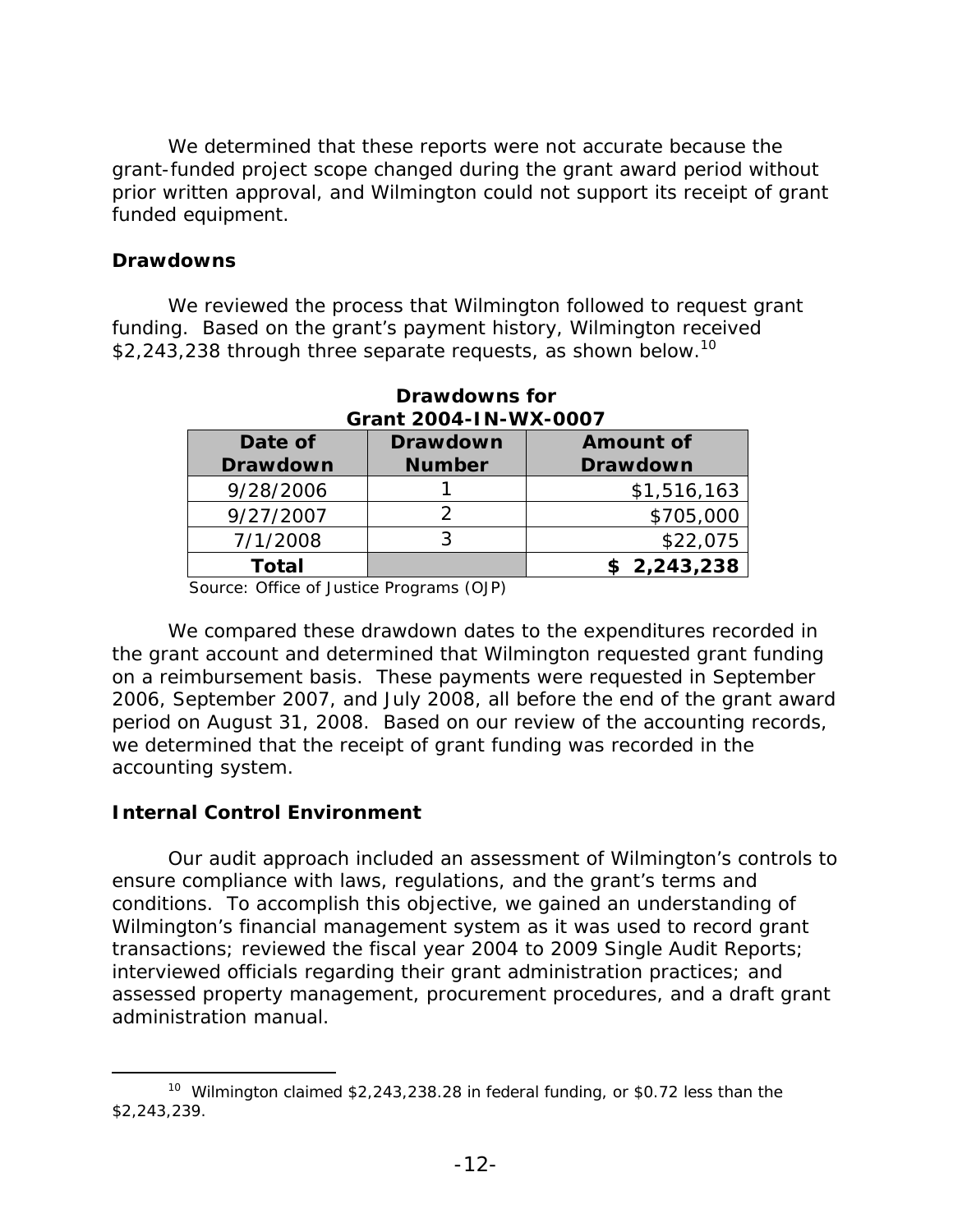## *Financial Management System*

The Code of Federal Regulations requires grantees and sub-recipients to maintain records to adequately identify the source and application of grant funds provided for financially supported activities. These records must contain information pertaining to grant awards and authorizations, obligations, unobligated balances, assets, liabilities, outlays or expenditures, and income.

We found that Wilmington maintained these records in two separate accounts, one for federal funds and another for Wilmington's local matching share. We determined that the two accounts tracked obligations, outlays, and expenditures allocated to the grant project. We also determined that the accounting system was used to record the receipt of federal funds.

## *Single Audits*

We reviewed Wilmington's Single Audit Reports for fiscal years 2004 to 2009 and identified three internal control findings related to Wilmington's administration of the grant we audited. In our audit, we found that the related internal control weaknesses have not been adequately resolved and are consistent with the basis for our findings for the unsupported grant expenditures. Specifically, we continue to have concerns regarding Wilmington's property management, policies and procedures for procurement and the use of federal grants, and recordkeeping.

## Property Management

The FY 2005 Single Audit found that Wilmington did not maintain records for property and equipment for a previous COPS technology grant and recommended that records for equipment purchased with federal funds be maintained and reconciled with a physical inventory at least every 2 years. During this audit, we determined that Wilmington did not maintain property records and its last inventory was completed in December 2005. Furthermore, equipment from the grant we audited was not included in this inventory. Additionally, we determined that Wilmington did not enforce the policies in its Fixed Assets Policy and Procedures Manual that requires property records to be maintained for all equipment and an annual inventory be conducted.

## Procurement Policies and Procedures for Federal Grants

The FY 2004 Single Audit found that Wilmington "…did not have a written procurement policy … for expending federal funds." To support its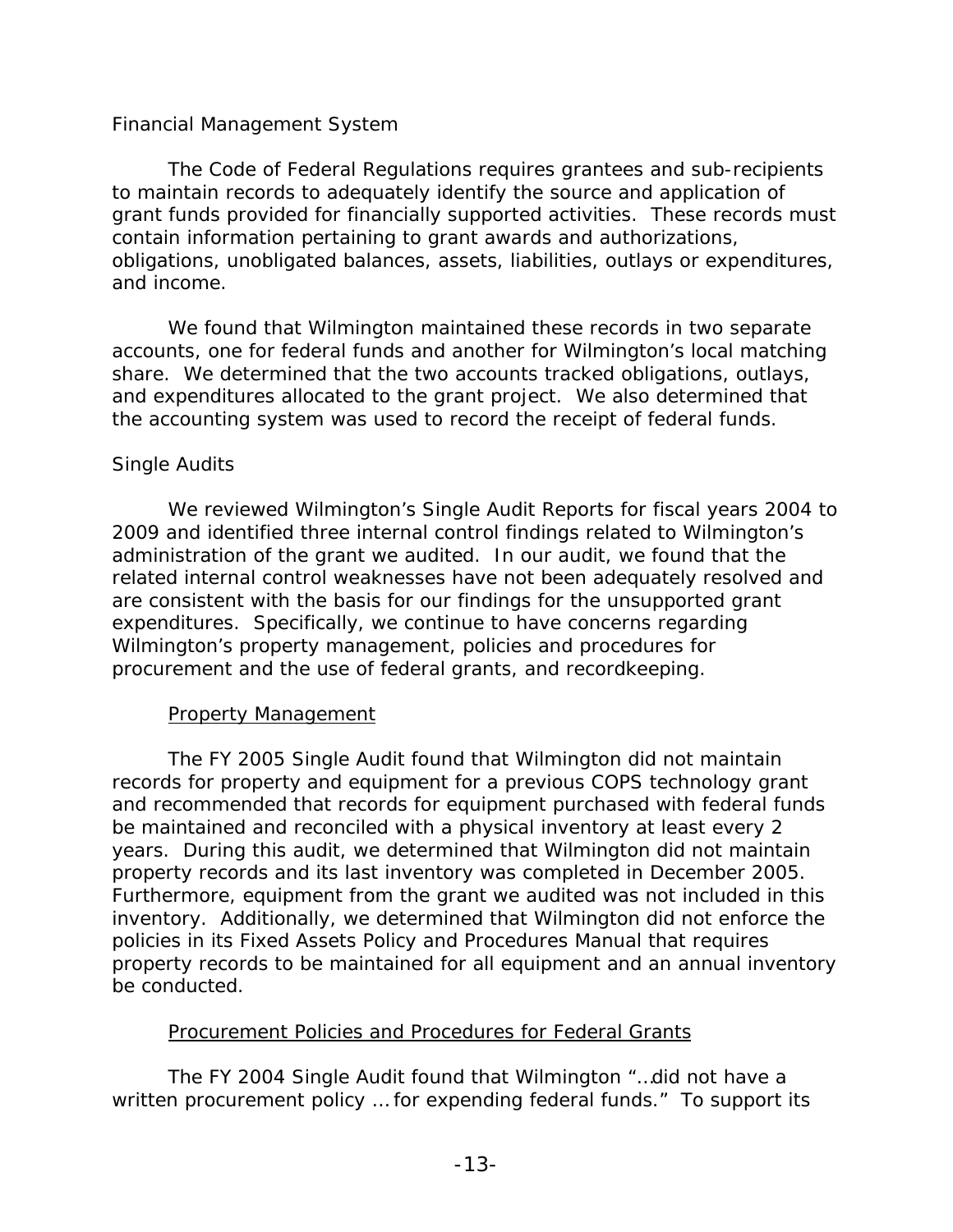policies and procedures, Wilmington provided its Division of Procurement and Records Procedures manual dated April 2004. Based on our review, the manual did not include guidance for cooperative purchasing with the State of Delaware, evaluating proposals and bids, selecting contractors, and awarding contracts for federally-funded procurements.

As discussed, Wilmington could not support that the Delaware Emergency Communications System project and Consolidated Communications Hardware and Software Purchasing contracts were awarded competitively by the State of Delaware and could not support its receipt of project-related equipment. We also reviewed Wilmington's draft Grants Manual for relevant procurement policies and procedures, but the manual did not include specific policies for expending federal funds.

Additionally, we determined that Wilmington could not support its compliance with either the federal regulations or its own procedures in its selection of the electrical study vendor.

## Recordkeeping

The FY 2005 Single Audit found that Wilmington "…could not provide supporting documentation for selected test work … [and] recommended that the city adopt a record retention policy." As discussed, our audit found that Wilmington could not provide documentation supporting its actual project scope or grant expenditures. Although the draft Wilmington Grants Manual (July 2010) states that each grant has its own record retention requirement, usually 3 years, it did not include specific procedures to ensure that records are properly retained.

## **Matching Costs**

The FY 2004 Interoperable Communications Technology Program grant required a local match of at least 25 percent. As required by the federal regulations, grantees are required to maintain records which document the amount and source of local matching funds from non federal sources. Wilmington's approved grant budget included local matching costs of \$747,746. After reviewing the recipient share account, we determined that Wilmington met the match requirement using its non-federal funds to contribute at least 25 percent of the expenditures. Wilmington actually exceeded the local match by contributing \$748,000. Based on Wilmington's FY 2006 Budget and the recipient share account record, we determined that the local match was funded by a local bond.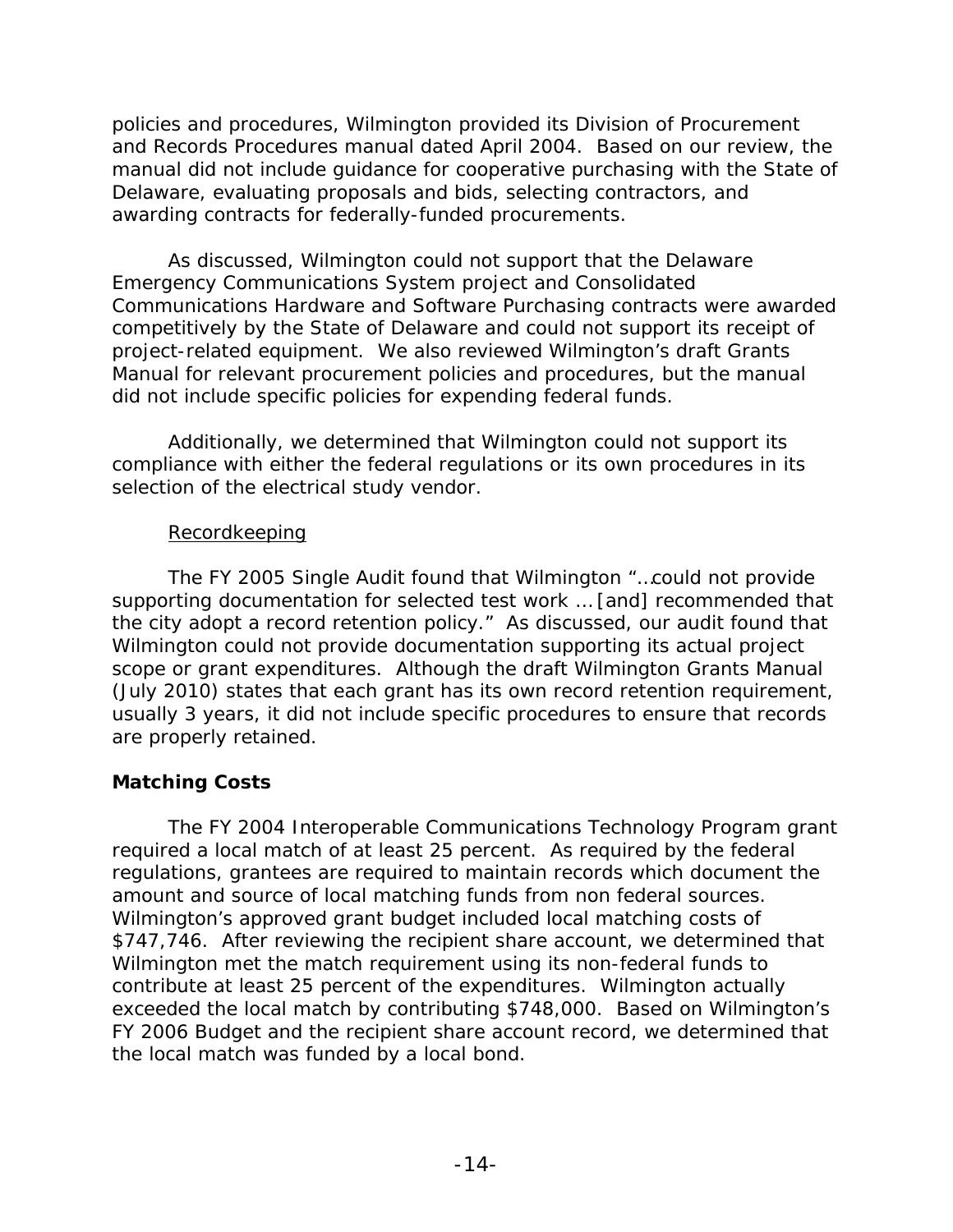## **Program Performance and Accomplishments**

Wilmington was awarded the COPS Interoperable Communications Technology Program grant to replace its antiquated analog radio system with a new analog system that would integrate with the State of Delaware's digital radio system. As discussed previously, we found that the project implemented by Wilmington using grant funds differed significantly from the plan established in Wilmington's grant application, in that it participated in the development of a digital system with the state, and Wilmington did not receive approval for the significant change in its methodology to integrate with the state's system. However, during the course of our audit, we found that the project implemented by Wilmington did meet the overall objective of the grant, albeit through its unapproved means, as well as the COPS Interoperable Communications Technology Program, in that Wilmington is now fully integrated into the State of Delaware's emergency communications system. While we could not establish what the costs associated with the final results of Wilmington's interoperability with the state's system were for directly, or whether Wilmington paid too much for its fair share of the system it is now a part, we found that Wilmington's implementation of the grant program did fulfill its objective of becoming interoperable with the state.

While we question the expenditures associated with the grant-funded program because we could not track the costs and because Wilmington did not implement the program it established through its grant application, we do find that Wilmington did meet the objective of the grant.

## **Conclusions**

We determined that Wilmington requested and received \$2,243,238 in grant funds for claimed expenditures and provided \$748,000 in local matching funds for the grant-funded program. However, we found that the expenditures made with program funds included costs that were unallowable and unsupported. Specifically, we found that Wilmington: (1) changed the scope of its grant-funded project without prior written approval from COPS, (2) did not have approved budget management policies and procedures in place to ensure that grant objectives were met, (3) could not support its compliance with the federal regulations requiring competitive procurement or receipt of grant-funded equipment, (4) did not record equipment in a property management system or conduct an inventory at least once every 2 years, (5) did not complete accurate and timely financial and progress reports, and (6) did not ensure that internal control weaknesses identified in its Single Audit Reports were adequately resolved. As a result of these findings, we question all of the funds expended for the program. While we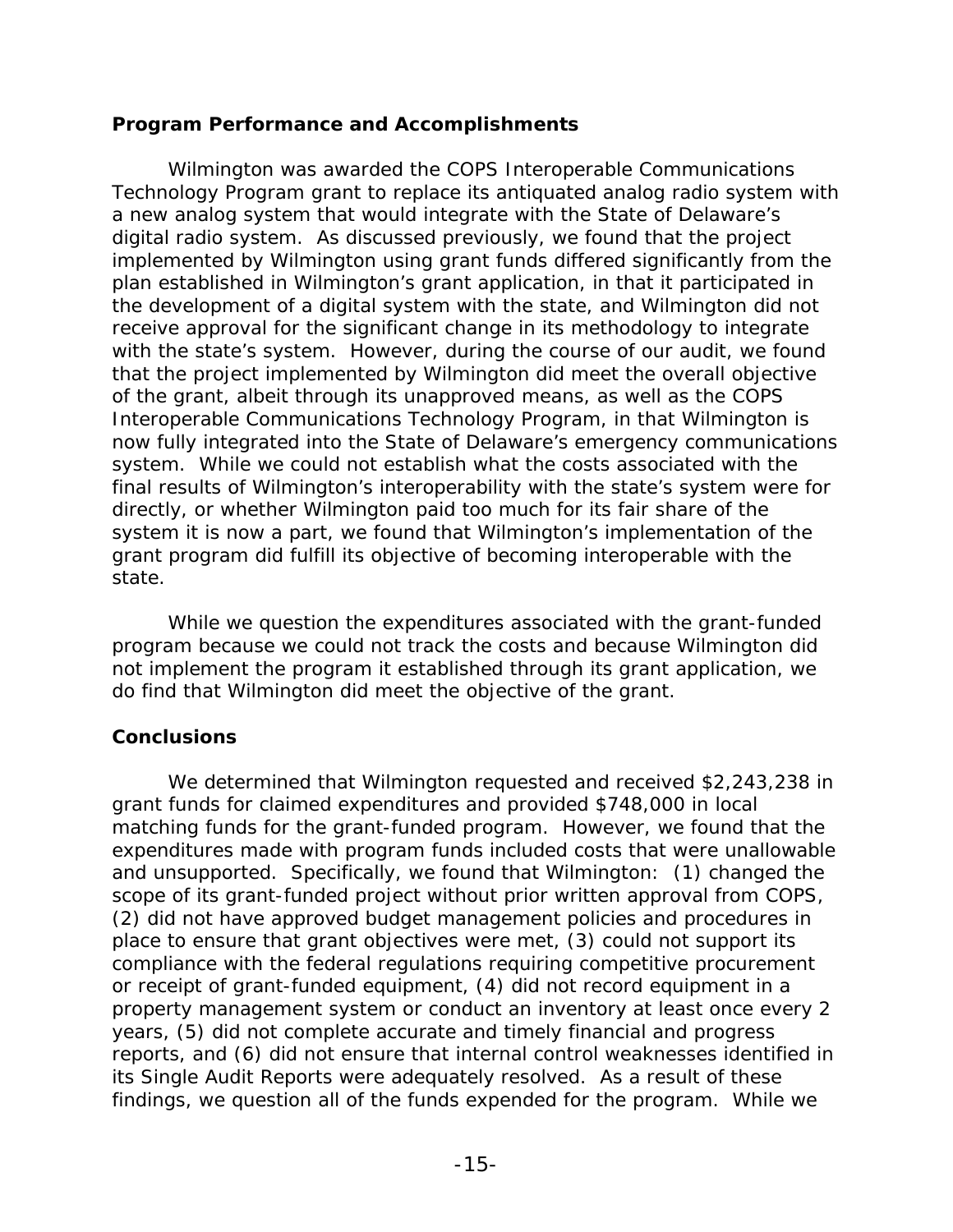found that Wilmington did not ensure that it implemented the project outlined and approved in its grant application, which resulted in the questioned costs described above, we also found that the result of the expenditures associated with the grant-funded program did result in Wilmington's ability to establish interoperable communications with the State of Delaware.

## **Recommendations**

We recommend that COPS:

- 1. Remedy the \$2,990,985 in expenditures that were unsupported as a result of deficiencies related to contract competition, equipment, and an electrical study.
- 2. Remedy the \$2,990,985 in unallowable expenditures that were not approved by COPS as a result of the project scope change.
- 3. Ensure Wilmington implement and adhere to budget management policies and procedures.
- 4. Ensure grant-funded equipment is properly recorded and reconciled to a physical inventory at least once every 2 years in accordance with the federal regulations.
- 5. Ensure that Wilmington implement and adhere to policies and procedures for completing accurate and timely financial and progress reports.
- 6. Ensure that Wilmington implements and adheres to internal control policies and procedures that address its Single Audit Report findings.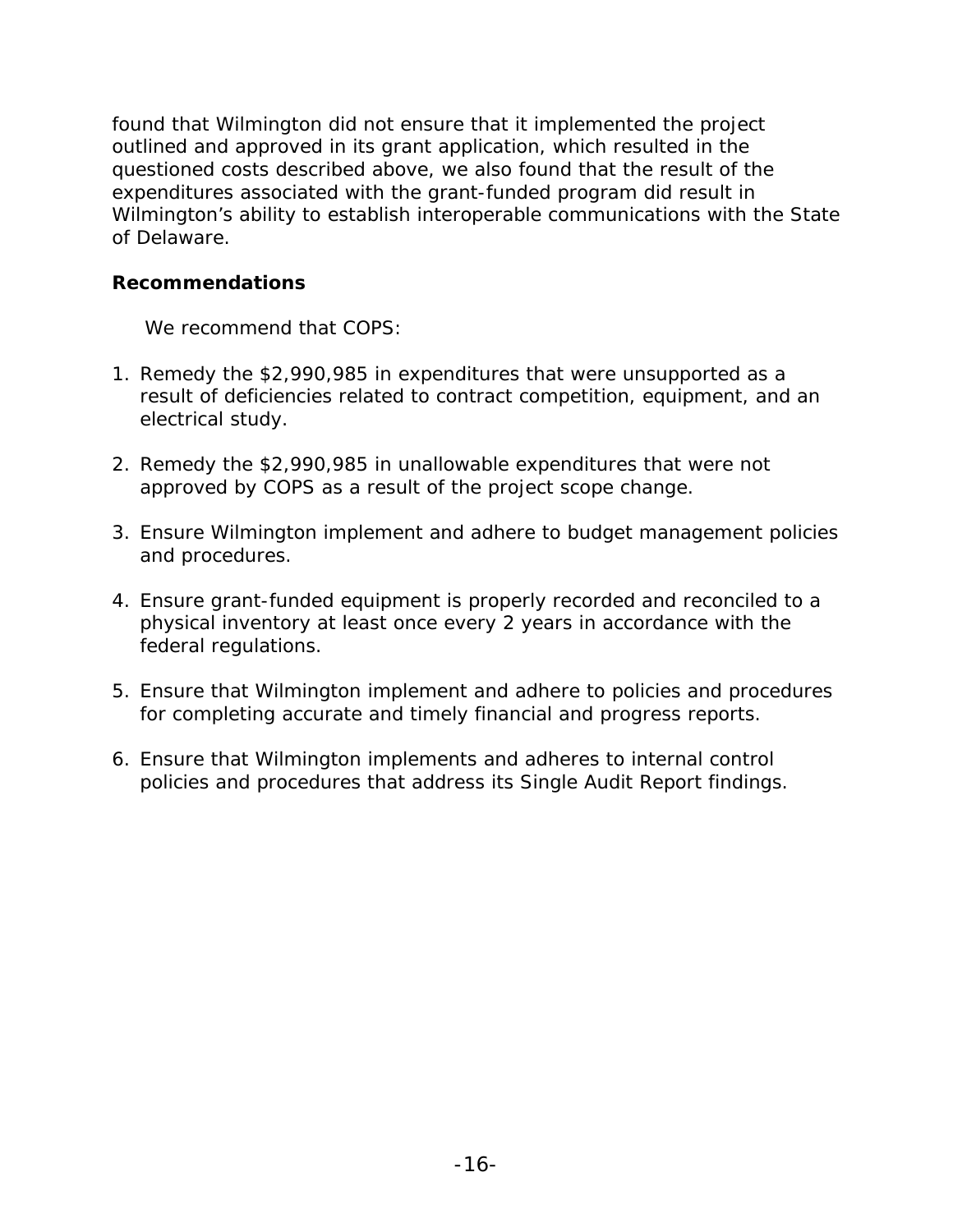## **OBJECTIVES, SCOPE, AND METHODOLOGY**

The purpose of this audit was to determine whether reimbursements claimed for costs under the grant were allowable, supported, and in accordance with applicable laws, regulations, guidelines, and the terms and conditions of the grant, and to determine program performance and accomplishments. The objective of our audit was to review Wilmington's performance in the following areas: (1) grant expenditures, (2) accountable property, (3) budget management and control, (4) reporting, (5) drawdowns, (6) internal control environment, (7) matching costs, and (8) program performance and accomplishments. We determined that program income, indirect costs, and monitoring of contractors and subgrantees were not applicable to this grant.

We conducted this performance audit in accordance with generally accepted government auditing standards. Those standards require that we plan and perform the audit to obtain sufficient, appropriate evidence to provide a reasonable basis for our findings and conclusions based on our audit objectives. We believe that the evidence obtained provides a reasonable basis for our findings and conclusions based on our audit objectives. Our audit concentrated on, but was not limited to, the award of the grant on September 1, 2004, through grant close-out in March 2009. This was an audit of the Interoperable Communications Technology Program grant 2004-IN-WX-0007.<sup>11</sup> Wilmington had a total of \$2,243,238 in drawdowns through August 2008.

We tested compliance with what we consider to be the most important conditions of the grant. Unless otherwise stated in our report, the criteria we audit against are contained in Title 28, Part 66, Code of Federal Regulations, Uniform Administrative Requirements for Grants and the award documents.

In conducting our audit, we reviewed all claimed grant-related expenditures and drawdowns. In addition, we reviewed the timeliness and accuracy of FSRs and progress reports, and evaluated performance to grant objectives. However, we did not test the reliability of Wilmington's financial management system as a whole.

 $\overline{a}$ 

 $11$  The audit scope was specific to the City of Wilmington and its administration of the grant.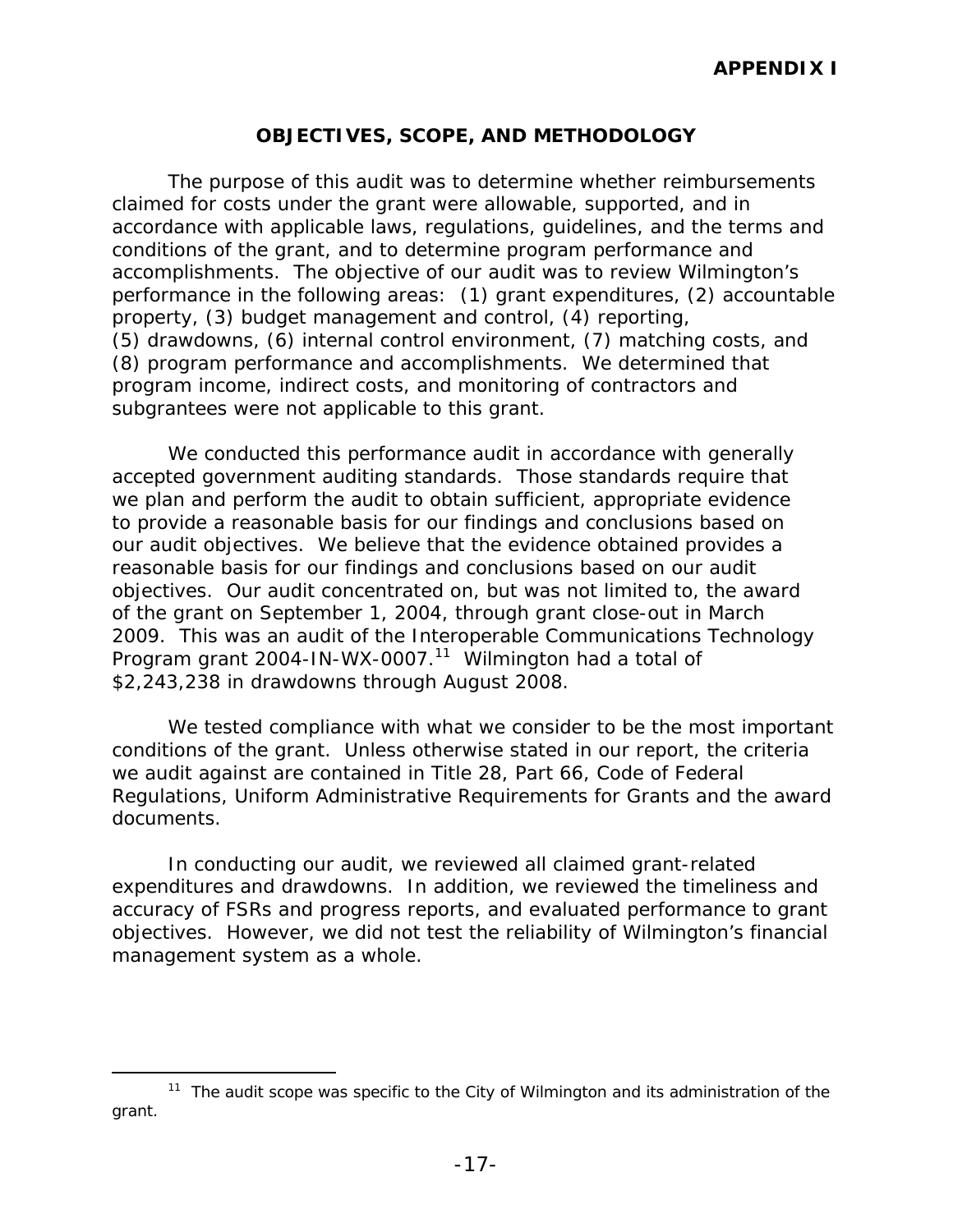## **SCHEDULE OF DOLLAR-RELATED FINDINGS**

| <b>QUESTIONED COSTS:</b>       | <b>AMOUNT</b> | <b>PAGE</b> |
|--------------------------------|---------------|-------------|
| Unallowable expenditures       | 2,990,985     | 9           |
| Unsupported expenditures       | 2,990,985     |             |
| TOTAL GROSS QUESTIONED COSTS   | \$5,981,970   |             |
| LESS DUPLICATION <sup>12</sup> | (\$2,990,986) |             |
|                                |               |             |

## **NET QUESTIONED COSTS \$2,990,984**

 $\overline{a}$ 

*Questioned Costs* are expenditures that do not comply with legal, regulatory, or contractual requirements, or are not supported by adequate documentation at the time of the audit, or are unnecessary or unreasonable. Questioned costs may be remedied by offset, waiver, recovery of funds, or the provision of supporting documentation.

<sup>&</sup>lt;sup>12</sup> These costs relate to identical expenditures—though questioned for different reasons—and as a result, that portion of questioned costs is duplicated. We reduced the amount of costs questioned by the amount of this duplication, as well as by an insignificant amount that was de-obligated.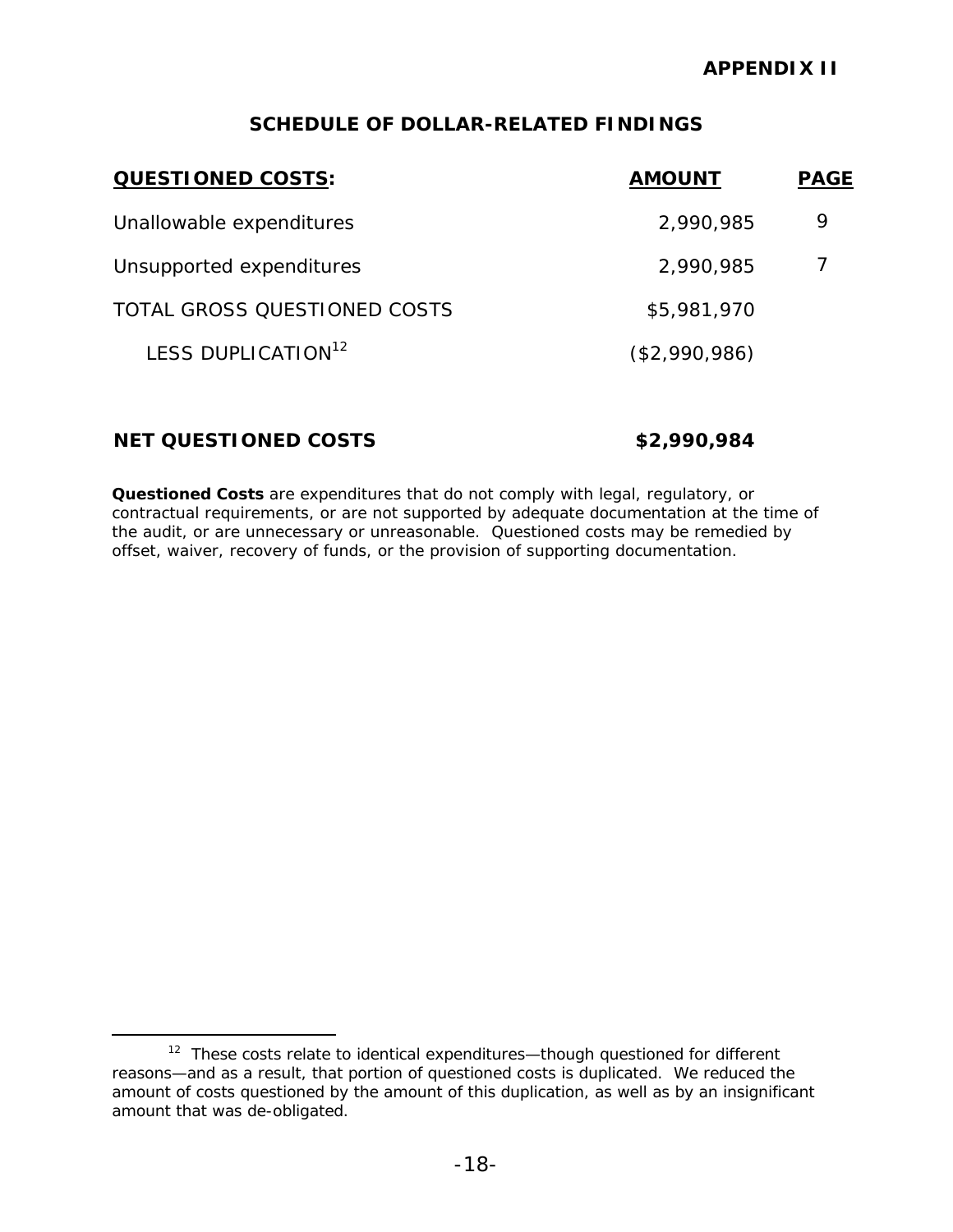### **CITY OF WILMINGTON'S RESPONSE TO THE DRAFT AUDIT REPORT**



William T. McLaughlin Public Safety Building<br>300 N. Walnut Street Wilmington. DE 19801·3936

www.WilmingtonDE.gov

March 19,2012

Thomas O. Puerzer Regional Audit Manager Office of the Inspector General Philadelphia Regional Audit Office 701 Market Street, Suite 201 Philadelphia, Pennsylvania 19106

Dear Mr. Puerzer:

I am in receipt of your letter dated March 9, 2012, as well as the draft audit report concerning the Office of Community Oriented Policing Services (COPS) grant number 2004-IN-WX-007. In compliance with your request for an official response, my comments are as follows.

The Wilmington Department of Police applied for the Interoperable Communications Technology Program to achieve interoperability with the State of Delaware's digital radio system. This objective was met. The grant required a cash match of \$747,746.00 which was also satisfied. I acknowledge the conclusions in the audit report, and appreciate the efforts taken to document the steps the City could take to improve our budget management policies. I will address these findings with the officials in our Office of Management and Budget for rectification.

I would like to close by stating that the Wilmington Department of Police has been the recipient of numerous COPS grants in the past and present. There has never been any intentional misuse of funds, and our current grants are in good standing.

Sincerely,

intentional misuse of funds, and our current grants are in good standing.<br>Sincerely,<br>Muchael J. Szczerba .<br>Michael J. Szczerba .<br>Chief of Police .

MJS/fsr

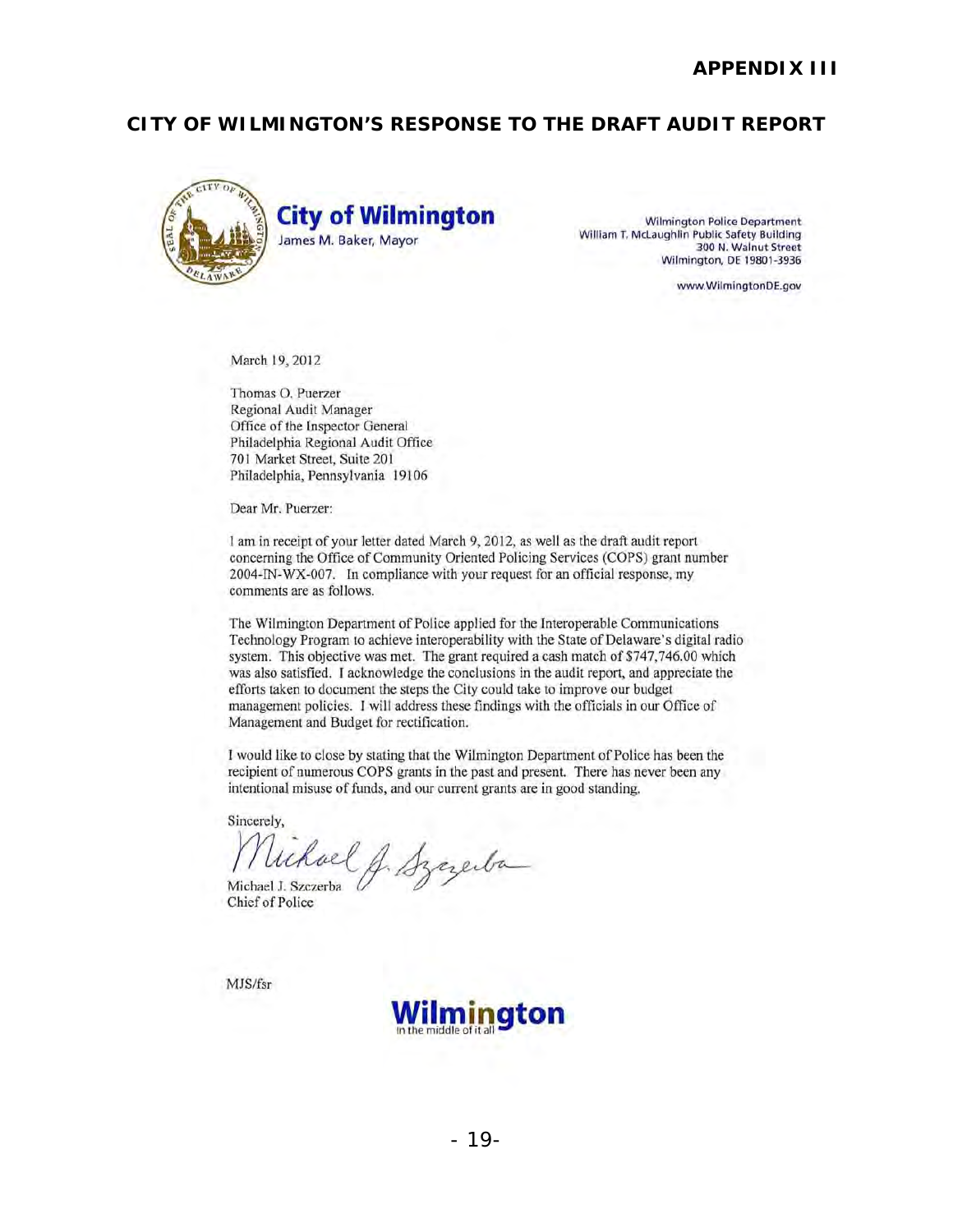CC: U.S. Department of Justice Community Oriented Policing Services

> William Montgomery Chief of Staff

Eugene Bradley City Auditor

Suzanne Oliver Director of Integrated Technology

Laura Papas Finance Director

Michael Witkowski Communications Manager

File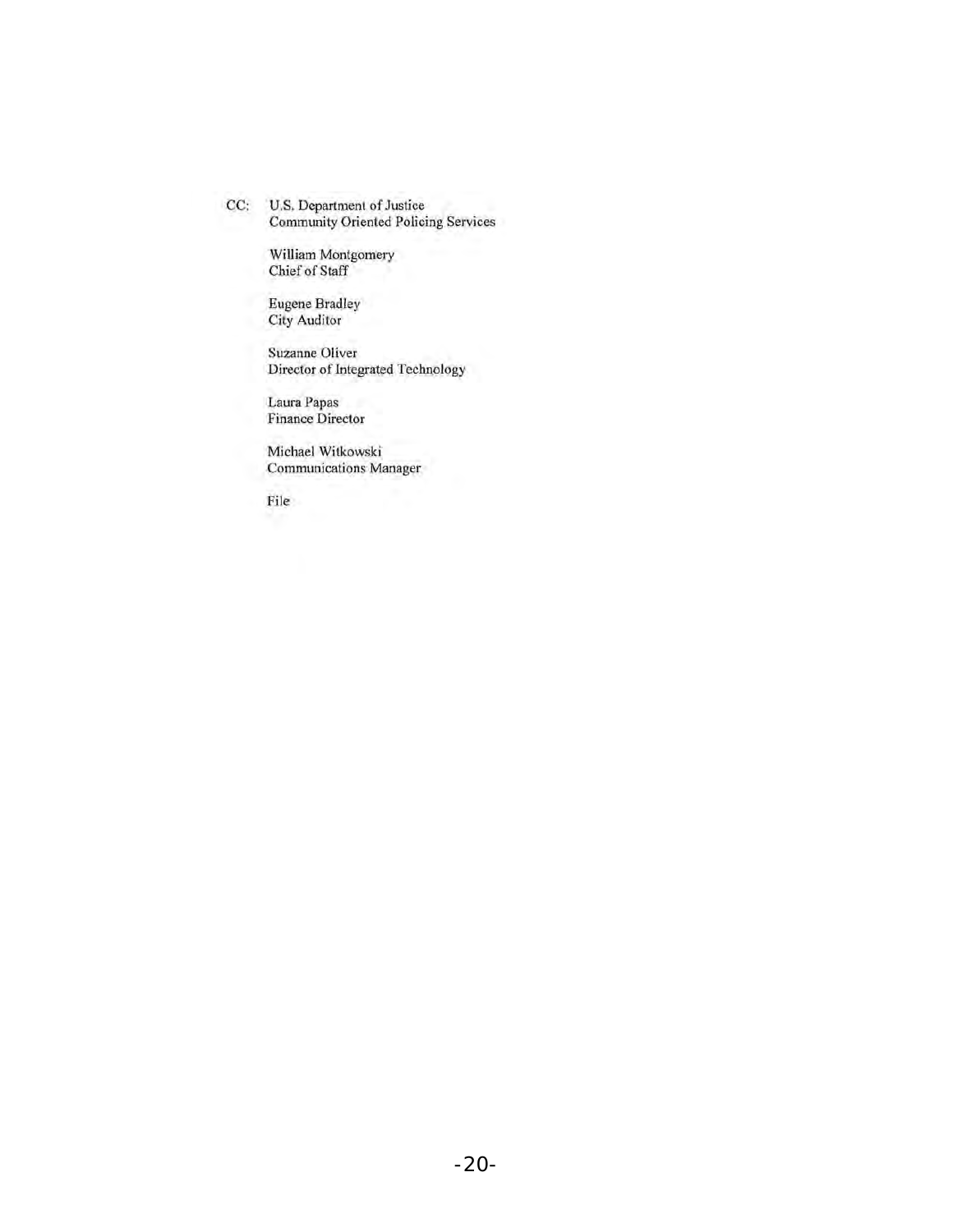### **OFFICE OF COMMUNITY ORIENTED POLICING SERVICES RESPONSE TO THE DRAFT AUDIT REPORT**



**U.S. DEPARTMENT OF JUSTICE** OFFICE OF COMMUNITY ORIENTED POLICING SERVICES



Grant Operations Directorate/ Audit Liaison Division 145 N Street, N.E., Washington, DC 20530

### MEMORANDUM

| To:      | Thomas O. Puerzer<br>Philadelphia Regional Audit Manager<br>Office of the Inspector General |
|----------|---------------------------------------------------------------------------------------------|
| From:    | Melonie V. Shine<br>Management Analyst                                                      |
| Date:    | April 12, 2012                                                                              |
| Subject: | Represented to the Draft Audit Report issued on March 0, 2012 for                           |

Subject: Response to the Draft Audit Report issued on March 9,2012 for the City of Wilmington, Delaware

This memorandum is in response to your March 9, 2012, draft audit report on the Interoperable Communications Technology Grant #2004INWX0007, awarded to the City of Wilmington, Delaware (Wilmington). For ease of review, each audit recommendation is stated in bold and underlined, followed by a response from COPS concerning the recommendation.

#### Recommendation 1- Remedv the \$2.990.985 **in** expenditures that were unsupported as a result of deficiencies related to contract competition, equipment, and an electrical study.

COPS concurs that grantees should provide documentation which supports the expenditures that were made under the grant.

### Discussion and Planned Action

COPS will request an explanation and documentation from Wilmington concerning the expenditures that were questioned as unsupported. COPS will detennine the appropriate action concerning this recommendation after reviewing the response from Wilmington

#### Request

Based on the discussion and plarmed action, COPS requests resolution of Recommendation 1.

# ADVANCING PUBLIC SAFETY THROUGH COMMUNITY POLICING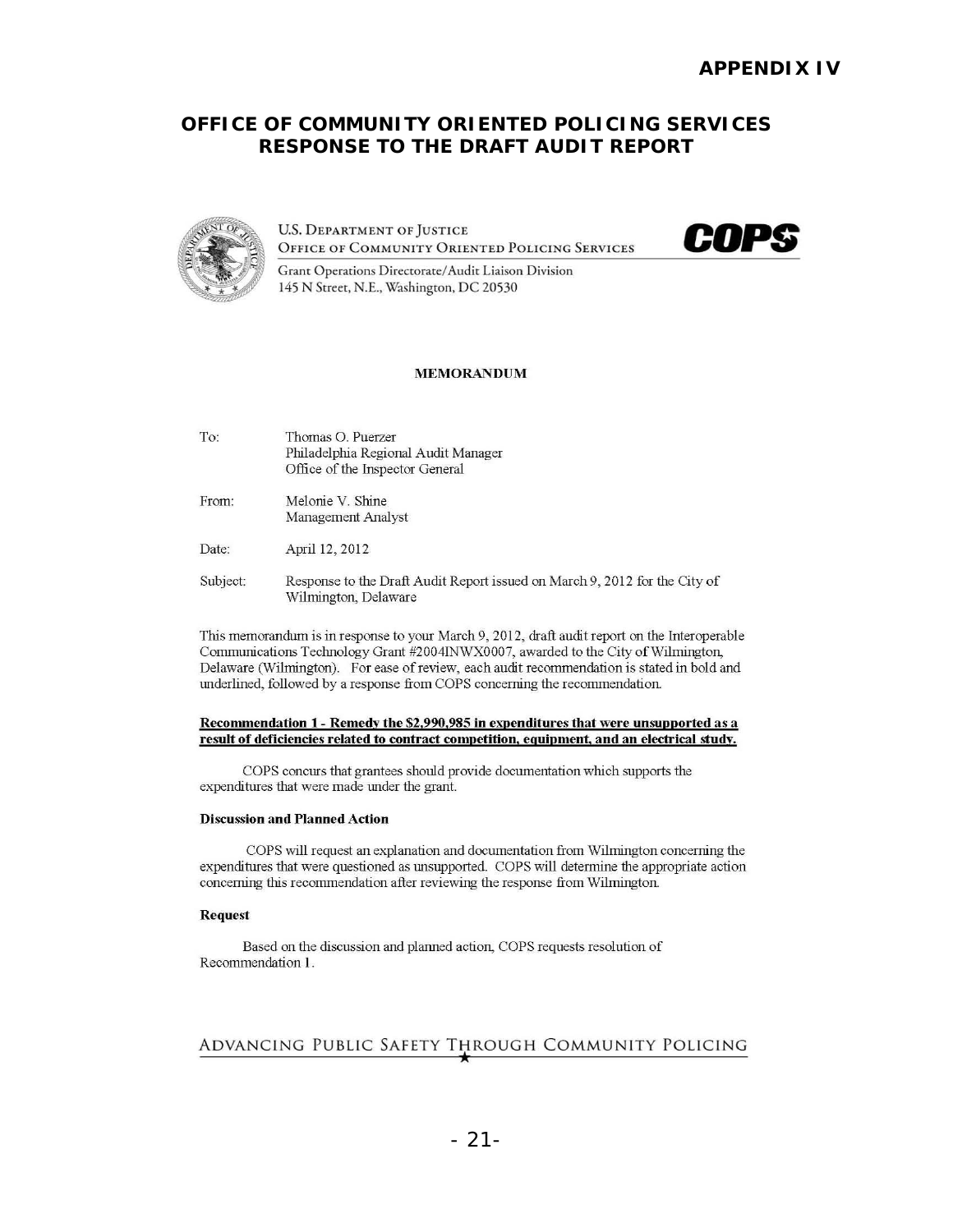Thomas O. Puerzer Philadelphia Regional Audit Manager, OIG April 12, 2012 Page 2

### Recommendation 2 - Remedy the \$2,990,985 in unallowable expenditures that were not approved by COPS as a result of the project scope change.

COPS concurs that grantees should obtain approval prior to making changes to the scope of the grant project which was awarded based on the submitted grant application and budget.

### Discussion and Planned Action

COPS will request an explanation and documentation from Wilmington regarding changes that were made to the projccl scope without prior approval. After reviewing the response from Wilmington, COPS will determine the appropriate action concerning this recommendation.

### Request

Based on the discussion and planned action, COPS requests resolution of Recommcndation 2.

#### Recommendation 3 - Ensure that Wilmington implements and adheres to budget management policies and procedures.

COPS concurs that grantees should implement policies and procedures to ensure adequate budget management.

#### Discussion and Planned Action

COPS will request an explanation and documentation to demonstrate that Wilmington has implemented and adheres to policies and procedures to ensure proper budget management. COPS will determine the appropriate action concerning this recommendation after reviewing the response from Wilmington.

#### Request

Based on the discussion and planned action, COPS requests resolution of Recommendation 3.

### Recommendation 4 - Ensure grant-funded equipment is properly recorded and reconciled to a physical inventory at least once every 2 years in accordance with the federal regulations.

COPS concurs that grantees should properly record grant-funded equipment and reconcile it to a physical inventory at least once every 2 years.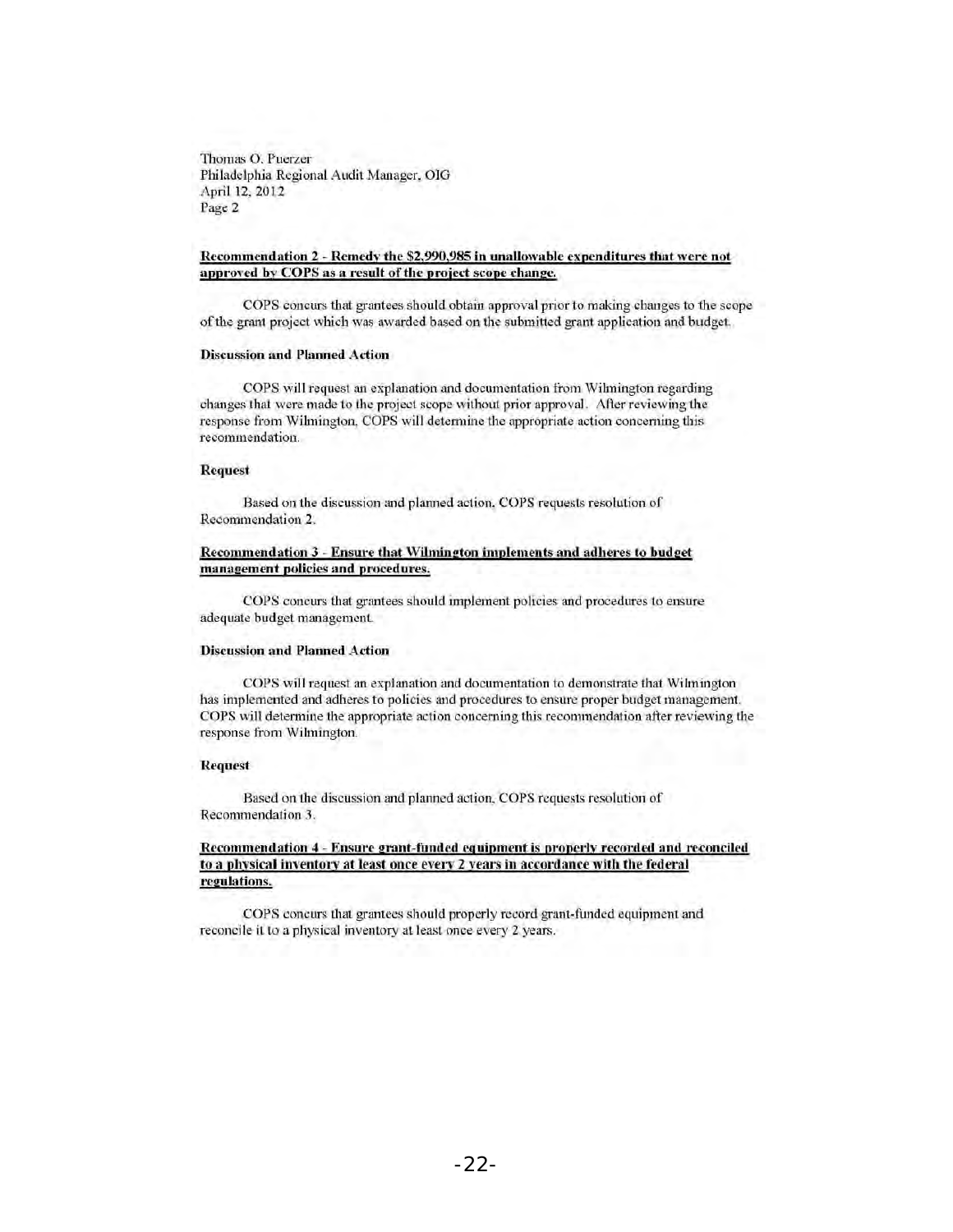Thomas O. Puerzer Philadelphia Regional Audit Manager, OIG April 12, 2012 Page 3

### **Discussion and Planned Action**

COPS will request an explanation and documentation from Wilmington to confirm that equipment purchased with grant funds is properly recorded and reconciled to a physical inventory. COPS will detennine the appropriate action conceming this recommendation after reviewing the response from Wilmington.

#### Request

Based on the discussion and planned action, COPS requcsts resolulion of Recommendation 4.

### Recommendation 5 - Ensure that Wilmington implements and adheres to policies and procedures for completing accurate and timely financial and progress reports.

COPS concurs that grantees are expected to submit accurate and timely financial and progress reports.

#### Discussion and Planned Action

COPS will request an explanation and documentation which demonstrates that Wilmington implemented and adheres to policies and procedures to ensure that financial and progress reports are submitted with accurate information and on time. COPS will determine the appropriate action concerning this recommendation after reviewing the response from Wilmington.

#### **Request**

Based on the discussion and planned action, COPS requests resolution of Recommendation 5.

#### Recommendation 6 - Ensure that Wilmington implements and adheres to internal control policies and procedures that address its Single Audit Report findings.

COPS concurs that grantees should implement and adhere to policies and procedures which ensure adequate intemal controls.

### Discussion and Planned Action

COPS will request an explanation and documentation to confirm that Wilmington implemented and adheres to internal control policies and procedures that address its Single Audit Report findings. COPS will determine the appropriate action concerning this recommendation after reviewing the response from Wilmington.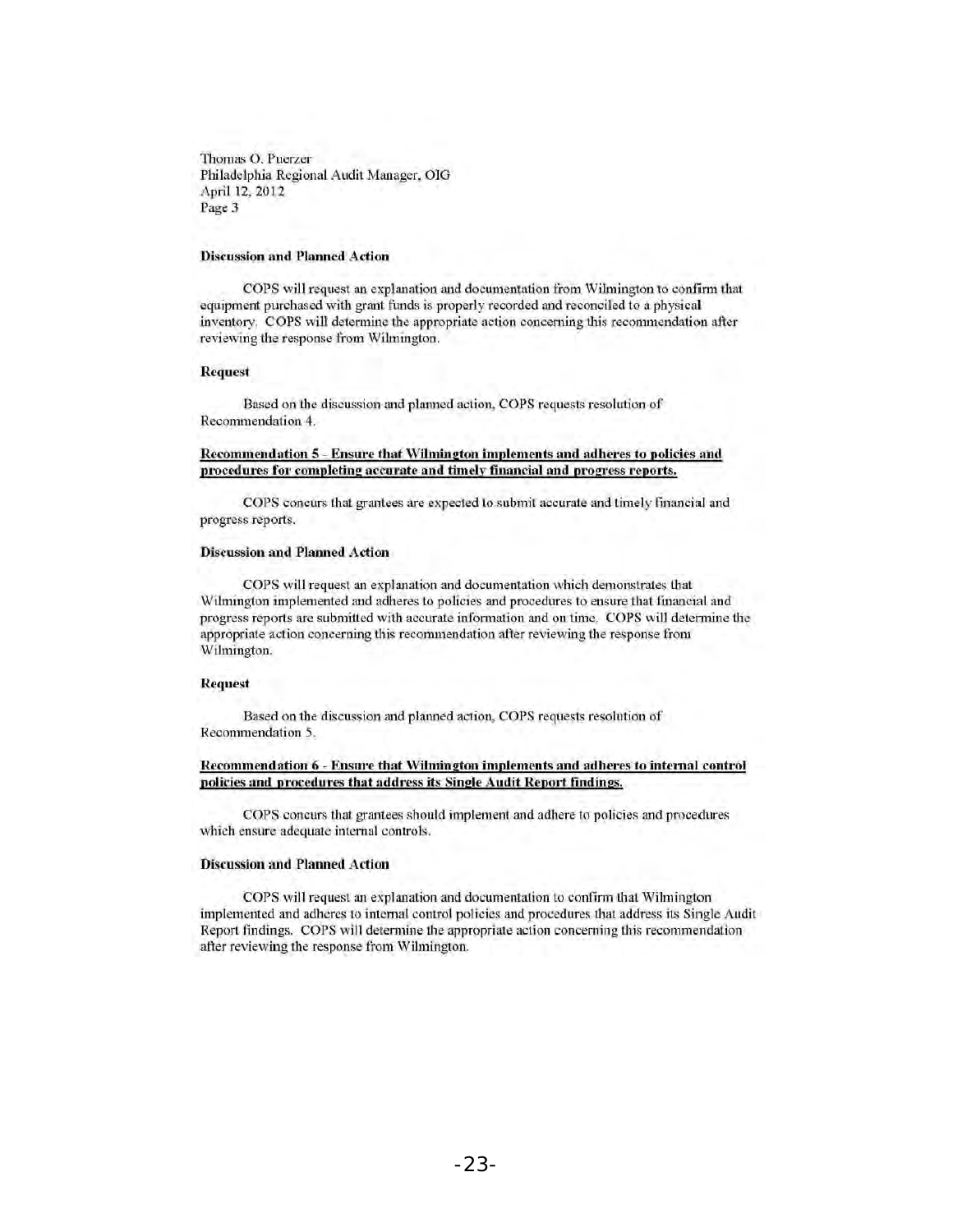Thomas O. Puerzer Philadelphia Regional Audit Manager, OIG April 12, 2012 Page 4

### **Request**

Based on the discussion and planned action, COPS requests resolution of Recommendation 6.

COPS considers Recommendations I through 6 resolved, based on the discussion and planned actions shown above. In addition, COPS requests written acceptance of the determination from your office.

COPS would like to thank you for the opportunity to review and respond to the draft audit report. If you have any questions, please contact me at 202-616-8124 or via e-mail.

ee: Martin L. Ward (copy provided electronically) Philadelphia Regional Audit Office, OIG

> Louise M. Duhamel, Ph.D. (copy provided electronically) Justice Management Division

Mary T. Myers (copy provided electronically) Justice Management Division

Marcia O. Samuels-Campbell (copy provided electronically) **Audit Liaison Division** 

Nancy Daniels (copy provided electronically) Audit Liaison Division

James M. Baker City of Wilmington

Michael J. Szczerba City of Wilmington

Grant File: Interop #2004INWX0007

Audit File

ORI: DE00206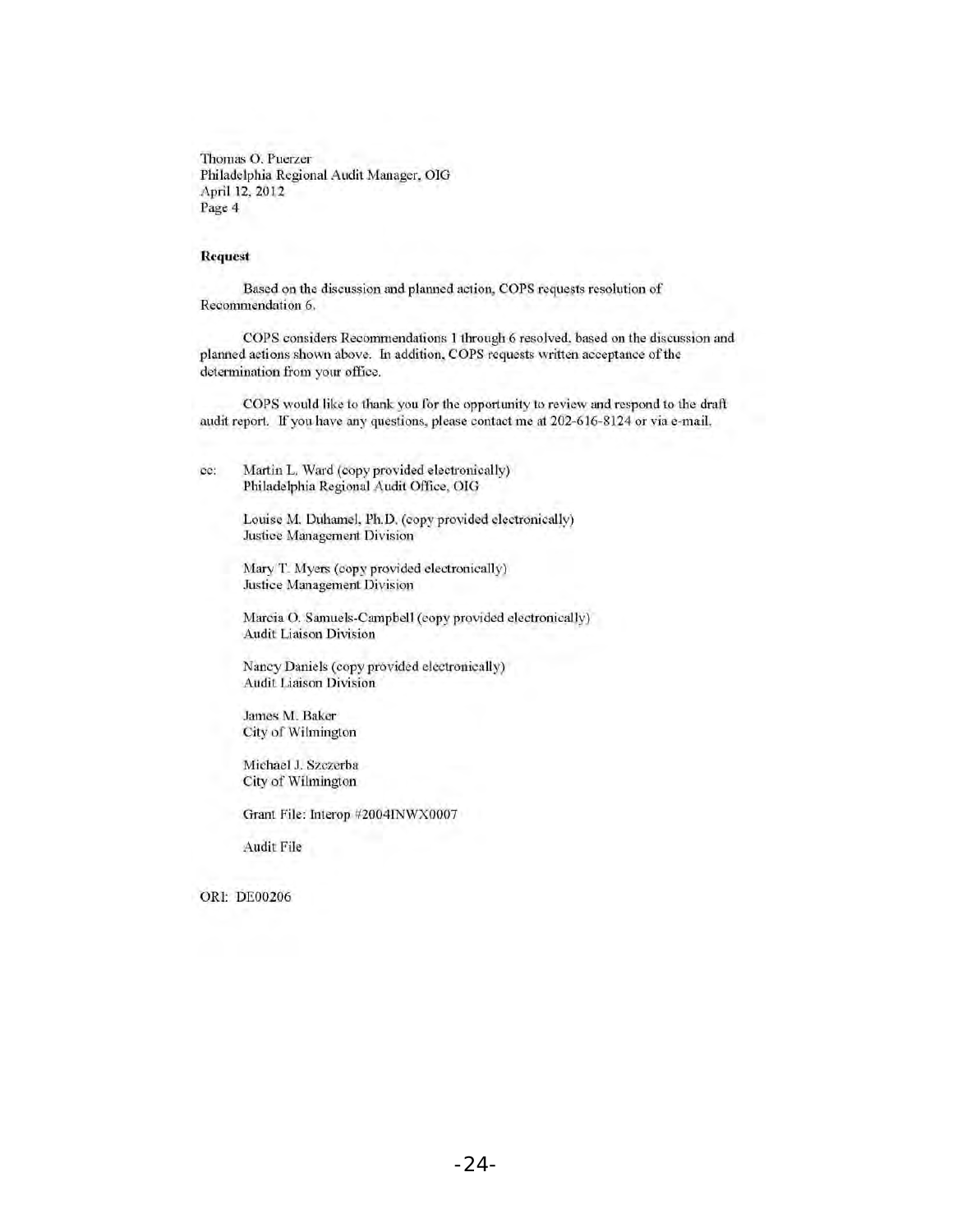## **OFFICE OF THE INSPECTOR GENERAL ANALYSIS AND SUMMARY OF ACTIONS NECESSARY TO CLOSE THE REPORT**

The OIG provided a draft of this audit report to the City of Wilmington and the Office of Community Oriented Policing Services (COPS) for review and comment. Their responses are included as Appendix III and IV of this final report. The following provides the OIG analysis of the responses and summary of actions necessary to close the report.

## **Recommendation Number:**

1. **Resolved.** COPS concurred with our recommendation to remedy the \$2,990,985 in expenditures that were unsupported as a result of deficiencies related to contract competition, equipment, and an electrical study. COPS stated that it will request an explanation and documentation from Wilmington concerning the expenditures that were questioned as unsupported. In its response, Wilmington acknowledged the finding.

This recommendation can be closed when we receive documentation that COPS has remedied these questioned costs.

2. **Resolved.** COPS concurred with our recommendation to remedy the \$2,990,985 in unallowable expenditures that were not approved by COPS as a result of the project scope change. COPS stated that it will request an explanation and documentation from Wilmington regarding the changes that were made to the project scope without prior written approval. In its response, Wilmington acknowledged the finding.

This recommendation can be closed when we receive documentation that COPS has remedied these questioned costs.

3. **Resolved.** COPS concurred with our recommendation to ensure Wilmington implement and adhere to budget management policies and procedures. COPS stated that it will request an explanation and documentation to demonstrate that Wilmington has implemented and adheres to policies and procedures to ensure proper budget management. In its response, Wilmington acknowledged the finding.

This recommendation can be closed when we receive documentation from COPS of Wilmington's implementation and adherence to budget management policies and procedures that comply with federal regulations.